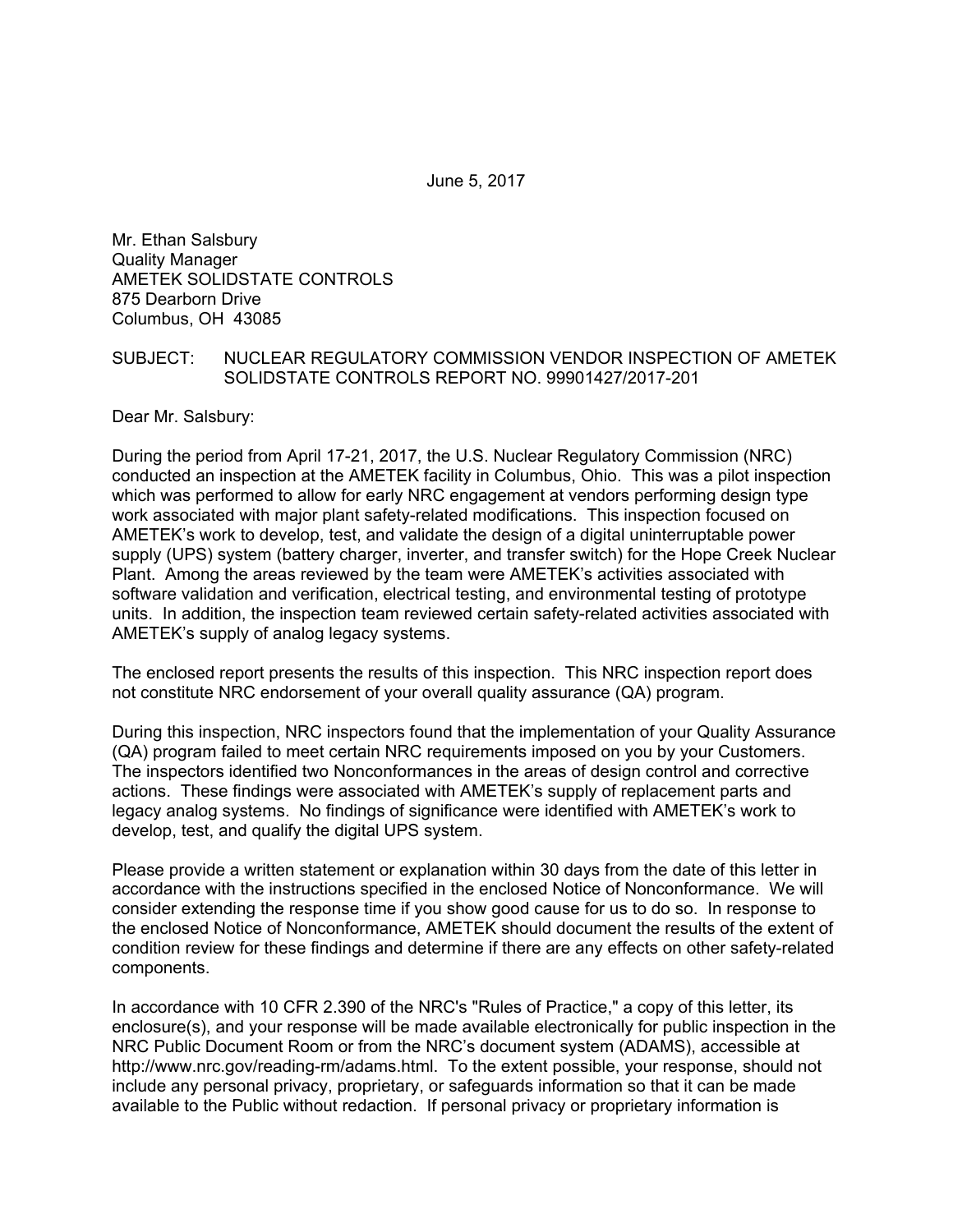necessary to provide an acceptable response, then please provide a bracketed copy of your response that identifies the information that should be protected and a redacted copy of your response that deletes such information. If you request that such material is withheld from public disclosure, you must specifically identify the portions of your response that you seek to have withheld and provide in detail the bases for your claim (e.g., explain why the disclosure of information will create an unwarranted invasion of personal privacy or provide the information required by 10 CFR 2.390(b) to support a request for withholding confidential commercial or financial information). If safeguards information is necessary to provide an acceptable response, please provide the level of protection described in 10 CFR 73.21.

Sincerely,

## */RA/*

Terry W. Jackson, Chief Quality Assurance Vendor Inspection Branch-1 Division of Construction Inspection and Operational Programs Office of New Reactors

Docket No.: 99901427

Enclosures:

- 1. Notice of Nonconformance
- 2. Inspection Report No. 99901427/2017-201 and Attachment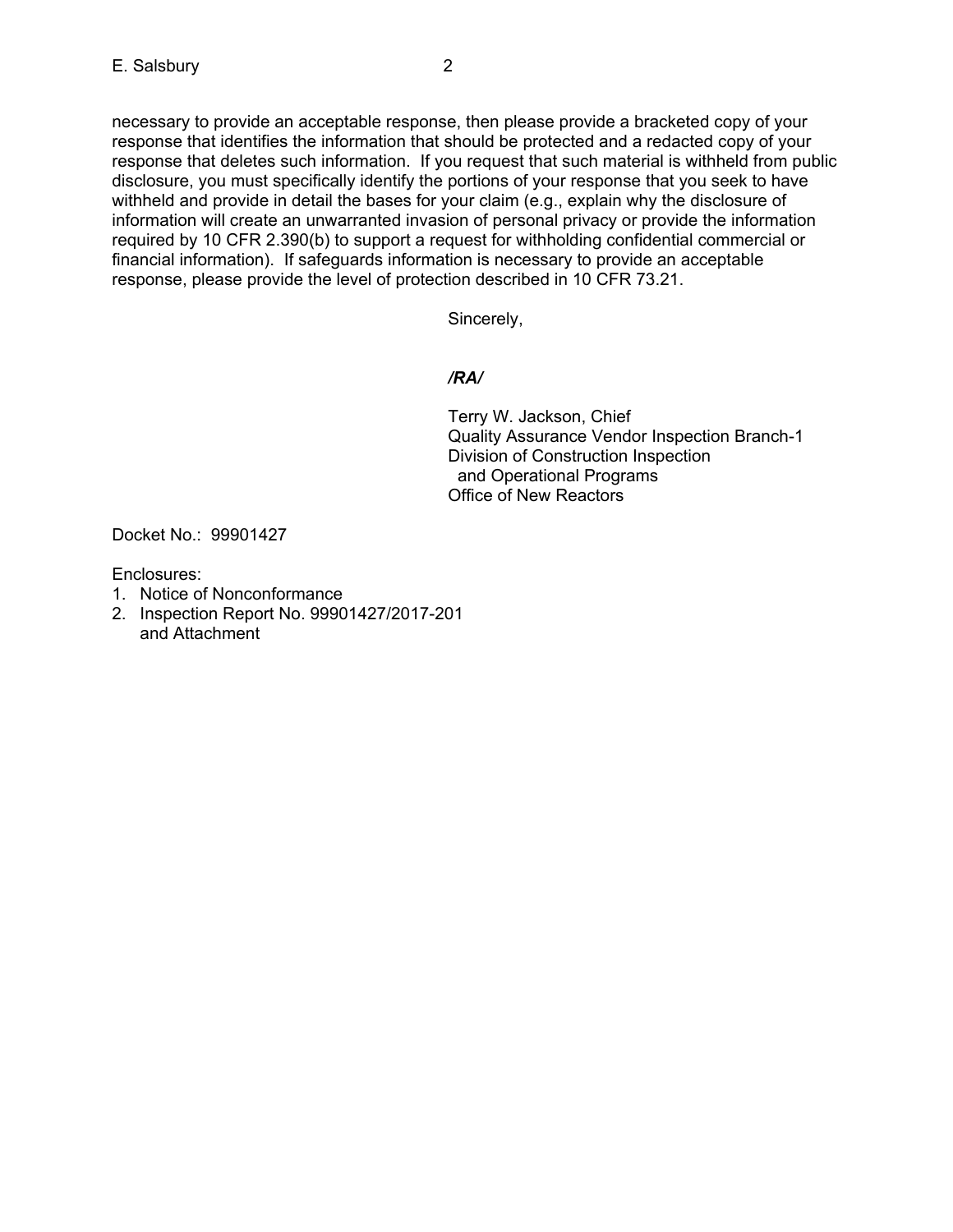#### SUBJECT: NUCLEAR REGULATORY COMMISSION VENDOR INSPECTION OF AMETEK SOLIDSTATE CONTROLS REPORT NO. 99901427/2017-201

Dated: June 5, 2017

DISTRIBUTION: ASakadales Ethan.salsbury@AMETEK.com ConE\_Resource NRO\_DCIP Distribution

|                      | <b>ADAMS Accession No.: ML17135A403</b> |          | *via e-mail     | <b>NRO-002</b> |  |
|----------------------|-----------------------------------------|----------|-----------------|----------------|--|
| <b>OFC</b>           | NRO/DCIP                                | NRO/DCIP | NRO/DEIA        | NRO/DCIP       |  |
| <b>NAME</b>          | JJacobson                               | JHeath*  | KMott*          | GGalletti*     |  |
| <b>DATE</b>          | 05/16/17                                | 05/16/17 | 05/15/17        | 05/12/17       |  |
| <b>OFC</b>           | NRO/DCIP                                | NRO/DCIP | NRO/DCIP        |                |  |
| <b>NAME</b>          | PNatividad*                             | SSmith*  | <b>TJackson</b> |                |  |
| <b>DATE</b>          | 05/15/17                                | 05/17/17 | 06/05/17        |                |  |
| OCCICIAL DECODD CODV |                                         |          |                 |                |  |

**OFFICIAL RECORD COPY**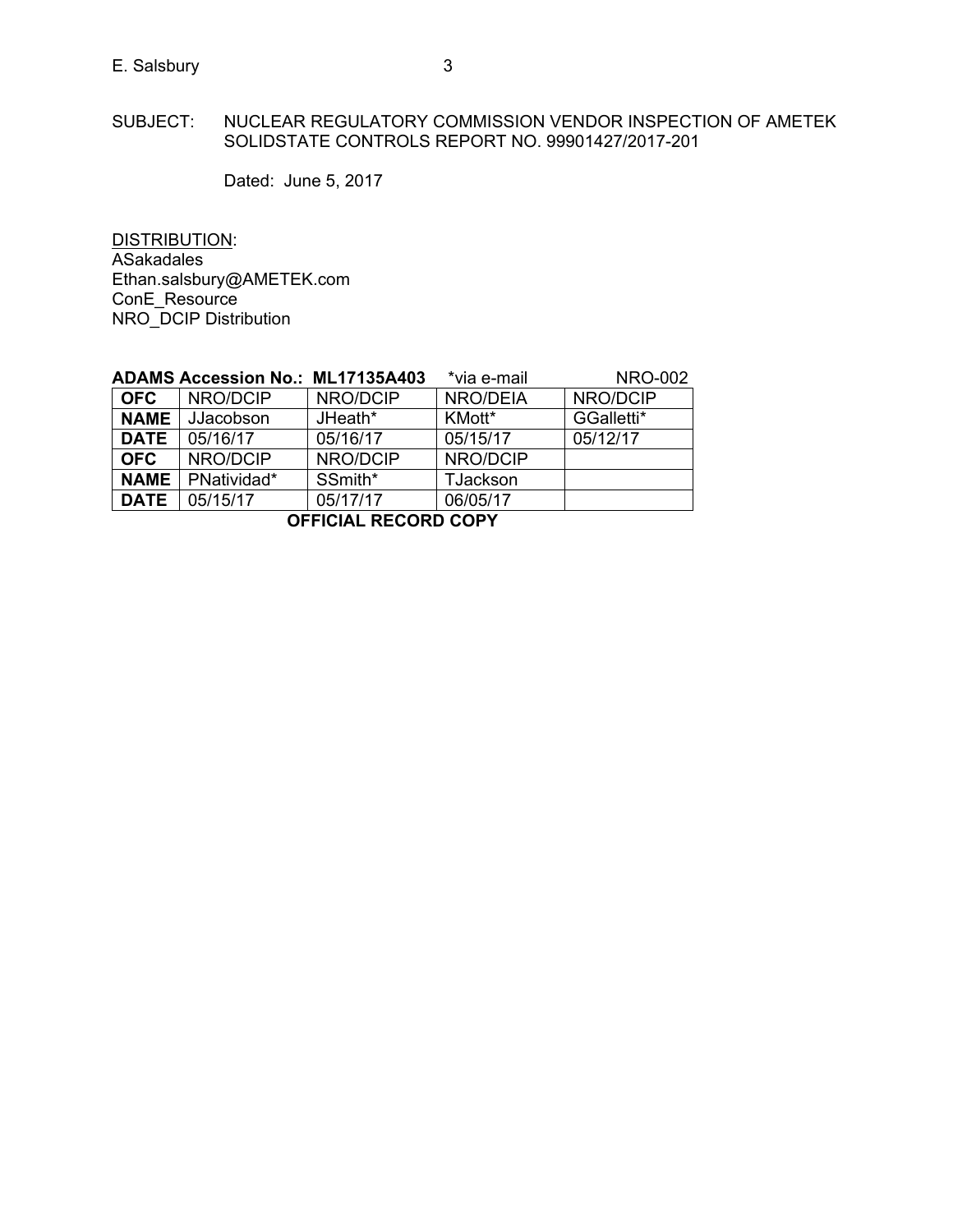## **NOTICE OF NONCONFORMANCE**

AMETEK SOLIDSTATE CONTROLS Docket No. 99901427 Columbus, Ohio Report No. 2017-201

Based on the results of a U.S. Nuclear Regulatory Commission (NRC) inspection conducted at the AMETEK facility located in Columbus, Ohio, on April 17-21, 2017, certain activities were not conducted in accordance with NRC requirements which were contractually imposed on AMETEK by NRC licensees.

A. Criterion III, "Design Control," of Appendix B, "Quality Assurance Criteria for Nuclear Power Plants and Fuel Reprocessing Plants," to Title 10 of the *Code of Federal Regulations* (10 CFR) Part 50, "Domestic Licensing of Production and Utilization Facilities," states in part that, "Measures shall also be established for the selection and review for suitability of application of materials, parts, equipment, and processes that are essential to the safety-related functions for the structures, systems, and components."

Criterion XVI, "Corrective Action," of Appendix B, "Quality Assurance Criteria for Nuclear Power Plants and Fuel Reprocessing Plants," to 10 CFR Part 50, "Domestic Licensing of Production and Utilization Facilities," states that, "Measures shall be established to assure that conditions adverse to quality, such as failures, malfunctions, deficiencies, deviations, defective material and equipment, and nonconformances are promptly identified and corrected."

Contrary to the above, prior to April 21, 2017, AMETEK failed to establish measures for the selection and review for suitability of application of materials, parts, equipment, and processes that are essential to the safety-related functions for the structures, systems and components. Specifically AMETEK failed to establish measures for ensuring that the seismically sensitive components (relays) utilized in production of uninterruptable power supply (UPS) units are bounded by previous qualification testing, and are the same in form, fit, and function as those that had previously undergone seismic qualification testing. This finding also represents a failure of AMETEK to promptly identify the extent of condition and correct a previously identified issue. Specifically, AMETEK failed to recognize that issues identified previously, which were associated with maintaining seismic qualification of replacement components that were being supplied through AMETEK's commercial grade dedication program, would also apply to similar components being used in the manufacture of complete safety-related UPS systems.

This issue is identified as Nonconformance 99901427/2017-201-01.

B. Criterion XVI, "Corrective Action," of Appendix B, "Quality Assurance Criteria for Nuclear Power Plants and Fuel Reprocessing Plants," to 10 CFR Part 50, "Domestic Licensing of Production and Utilization Facilities," states that "Measures shall be established to assure that conditions adverse to quality, such as failures, malfunctions, deficiencies, deviations, defective material and equipment, and nonconformances are promptly identified and corrected.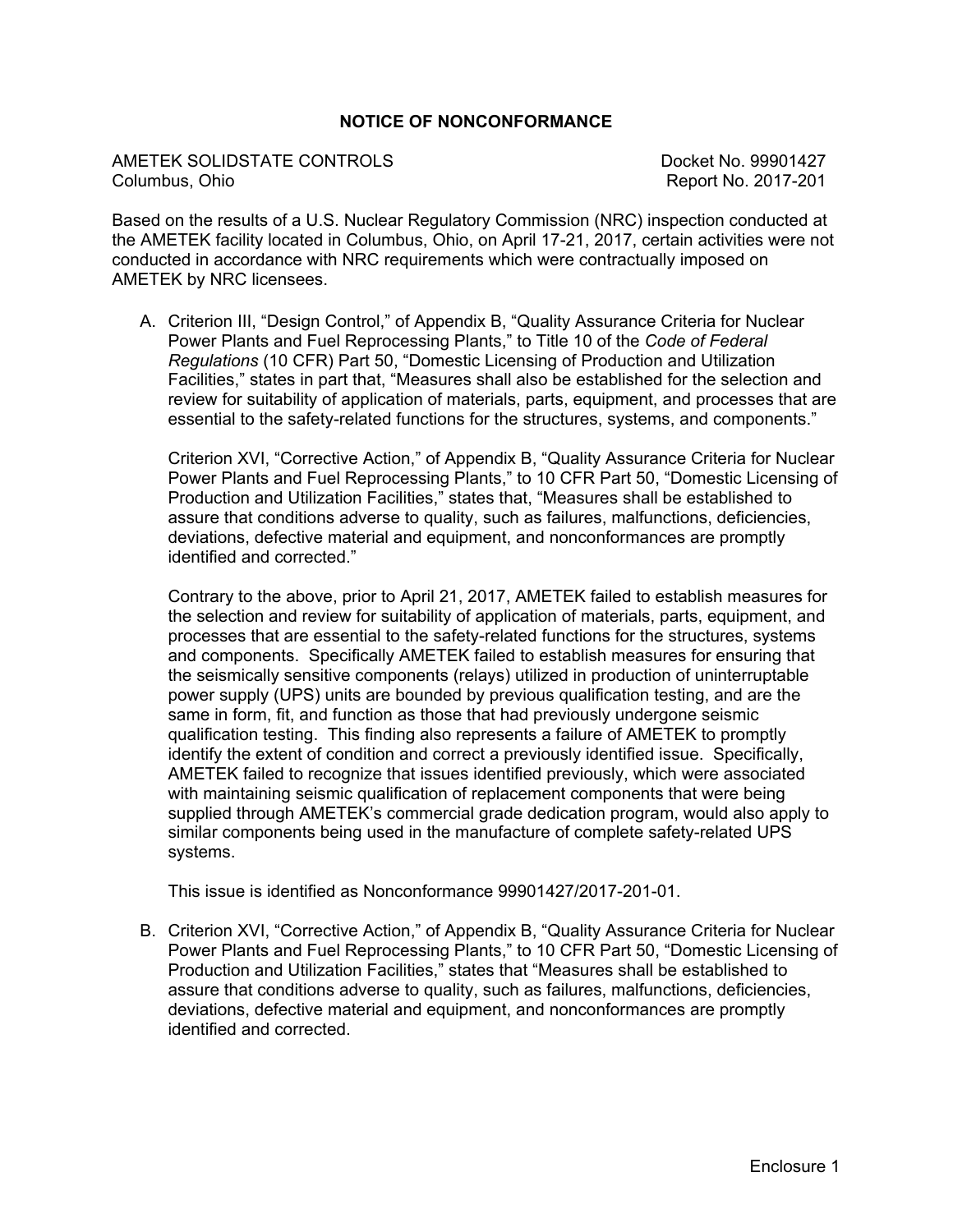AMETEK Procedure 01-090141, Corrective Action, Rev. M, dated November 11, 2014, provides for identification and problem reporting, investigation of the problem for cause, reporting of the corrective actions, including the results of those actions, and evaluation of the effectiveness of the corrective action.

Contrary to the above, prior to April 21, 2017, NRC inspectors identified three examples where AMETEK failed to establish adequate measures to assure conditions adverse to quality were promptly identified and corrected. Specifically, AMETEK did not implement corrective actions associated with two findings from the previous NRC inspection 99901427/2013-201, dated October 2, 2013. Likewise, AMETEK did not take adequate corrective action to address an issue identified by the Nuclear Procurement Issues Committee (NUPIC) Finding SR-2013-36-03.

- 1. Corrective actions taken to SCI-CAR-0019 in response to NRC Violation 99901427/2013-201-01 were not adequate. This violation was for the failure to provide interim Part 21 reports within 60 days of discovery. In its response letter to the NRC dated November 1, 2013, AMETEK stated that it created a checklist for Part 21 reporting information and guidance to be used by Part 21 administrators. However, AMETEK was unable to demonstrate to the inspection team that such a check list had been developed and implemented.
- 2. Corrective actions taken in response to NRC Notice of Nonconformance (NON) 99901427/2013-201-02 for the failure to use a suitable test program to verify the adequacy of the design of battery chargers and inverters were not adequate. In its response to the NRC dated November 1, 2013, AMETEK stated that while it had not performed surge withstand capability testing on the charger/inverter sets in question, it did possess documentation to show that testing had been performed for similar equipment. When asked to provide such evidence during this inspection, AMETEK could not provide the information. In addition, NON 99901427/2013-201-02 identified that AMETEK failed to provide engineering justification for the acceptance of synchronization testing data results for several charger/inverter sets that were outside of the specification limits. Likewise, AMETEK could not provide any evidence that showed they took corrective actions to address that issue.
- 3. Corrective actions taken in response to NUPIC Finding SR-2013-36-03 were not adequate in that electrical tests implemented as corrective action to address issues concerning the establishment of similarity of seismically sensitive replacement components utilized acceptance criteria which did not provide reasonable assurance that the relays being dedicated were in fact the same in form, fit, and function as those previously tested and qualified. Specifically, the acceptance criteria were based upon nominal commercial specifications as opposed to those taken from components which had been previously seismically tested.

This issue has been identified as Nonconformance 99901427/2017-201-02.

Please provide a written statement or explanation to the U.S. Nuclear Regulatory Commission, ATTN: Document Control Desk, Washington, DC 20555-0001 with a copy to the Chief, Quality Assurance Vendor Inspection Branch-1, Division of Construction Inspection and Operational Programs, Office of New Reactors, within 30 days of the date of the letter transmitting this Notice of Nonconformance. This reply should be clearly marked as a "Reply to a Notice of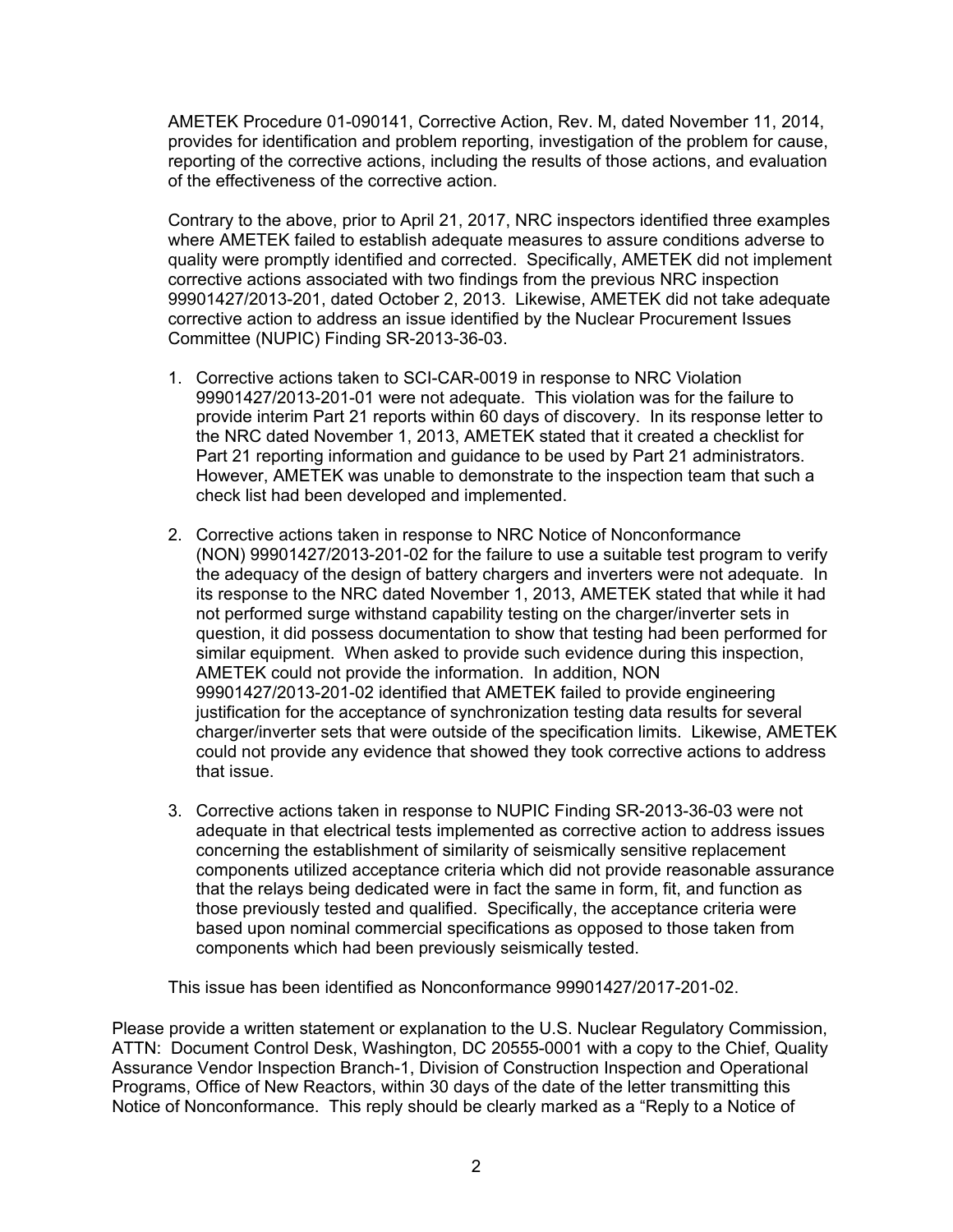Nonconformance" and should include for each noncompliance: (1) the reason for the noncompliance, or if contested, the basis for disputing the noncompliance, (2) the corrective steps that have been taken and the results achieved, (3) the corrective steps that will be taken to avoid noncompliances, and (4) the date when your corrective action will be completed. Where good cause is shown, consideration will be given to extending the response time.

Because your response will be made available electronically for public inspection in the NRC Public Document Room or from the NRC's document system (ADAMS), accessible from the NRC Web site at http://www.nrc.gov/reading-rm/adams.html, to the extent possible, it should not include any personal privacy, proprietary, or safeguards information so that it can be made available to the public without redaction. If personal privacy or proprietary information is necessary to provide an acceptable response, then please provide a bracketed copy of your response that identifies the information that should be protected and a redacted copy of your response that deletes such information. If you request withholding of such material, you must specifically identify the portions of your response that you seek to have withheld and provide in detail the bases for your claim of withholding (e.g., explain why the disclosure of information will create an unwarranted invasion of personal privacy or provide the information required by 10 CFR 2.390(b) to support a request for withholding confidential commercial or financial information). If safeguards information is necessary to provide an acceptable response, please provide the level of protection described in 10 CFR 73.21.

Dated this the 5<sup>th</sup> day of June 2017.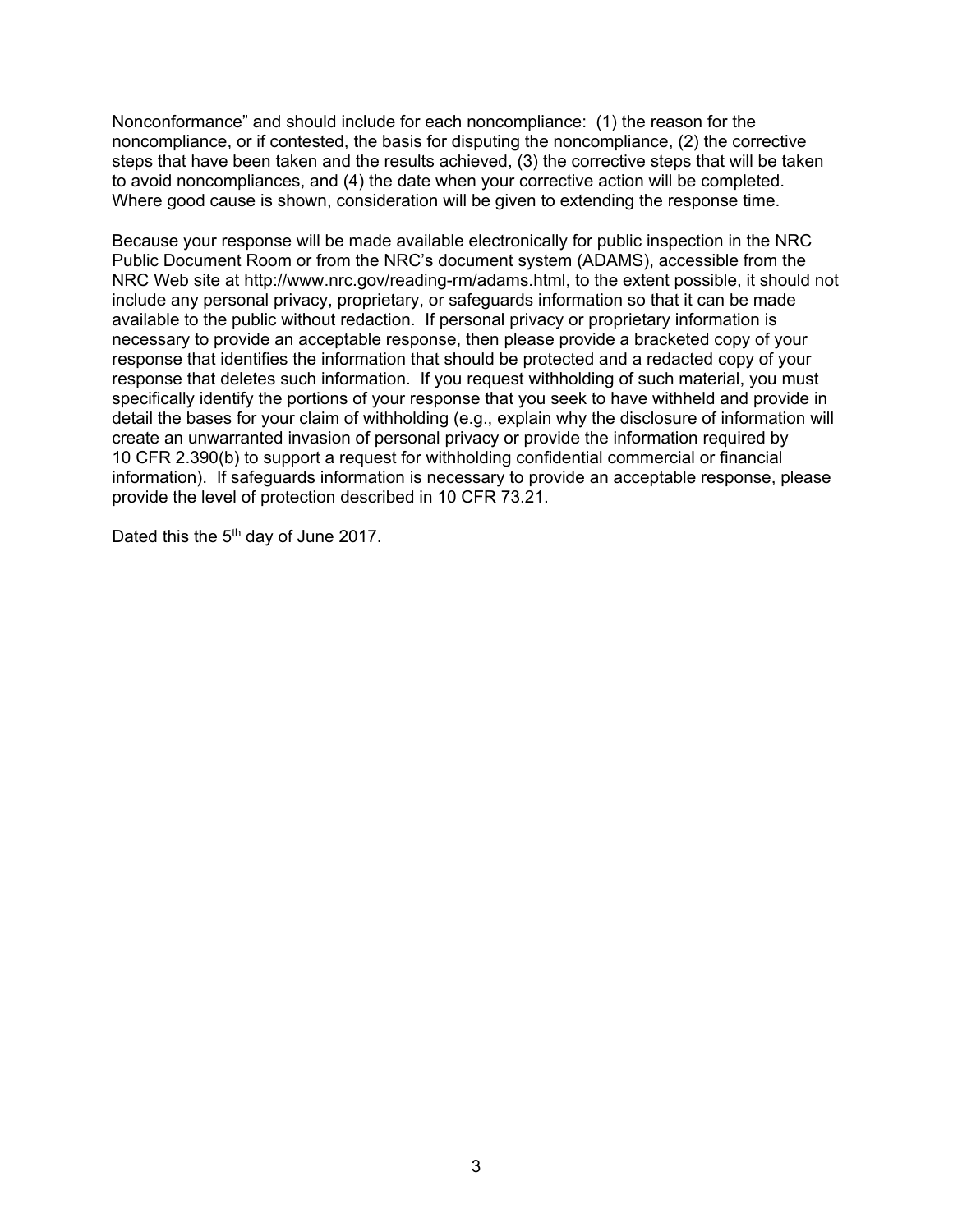#### **U.S. NUCLEAR REGULATORY COMMISSION OFFICE OF NEW REACTORS DIVISION OF CONSTRUCTION INSPECTION & OPERATIONAL PROGRAMS VENDOR INSPECTION REPORT**

| Docket No.:                       | 99901427                                                                                                                                                                                |
|-----------------------------------|-----------------------------------------------------------------------------------------------------------------------------------------------------------------------------------------|
| Report No.:                       | 99901427/2017-201                                                                                                                                                                       |
| Vendor:                           | AMETEK SOLIDSTATE CONTROLS<br>875 Dearborn Drive<br>Columbus, OH 43085                                                                                                                  |
| <b>Vendor Contact:</b>            | Mr. Ethan Salsbury<br><b>Quality Manager</b><br>875 Dearborn Drive<br>Columbus, OH 43085                                                                                                |
| <b>Nuclear Industry Activity:</b> | AMETEK SOLIDSTATE CONTROLS manufactures analog based<br>uninterruptable power supply (UPS) systems to the nuclear<br>industry. AMETEK is also developing a new digital UPS system.      |
| <b>Inspection Dates:</b>          | April 17-21, 2017                                                                                                                                                                       |
| Inspectors:                       | Jeffrey Jacobson, NRO/DCIP/QVIB-1, Team Leader<br>Jermaine Heath, NRO/DCIP/QVIB-1<br>Greg Galletti, NRO/DCIP/QVIB-1<br>Phillip Natividad, NRO/DCIP/QVIB-1<br>Kenneth Mott, NRO/DEIA/ICE |
| Approved:                         | Terry W. Jackson, Chief<br>Quality Assurance Vendor Inspection Branch-1<br>Division of Construction Inspection<br>and Operational Programs<br><b>Office of New Reactors</b>             |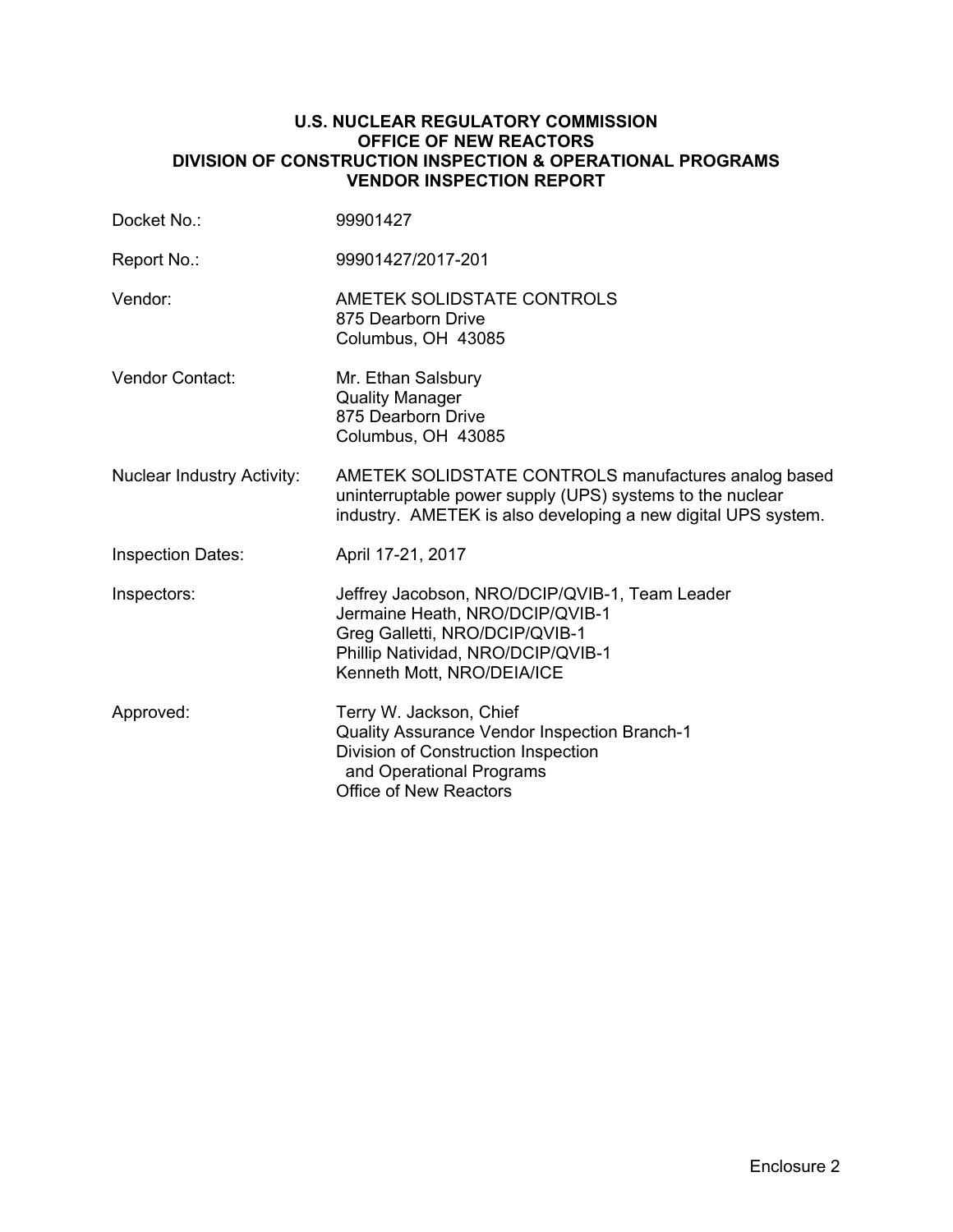### **EXECUTIVE SUMMARY**

#### AMETEK SOLIDSTATE CONTROLS 99901427/2017-201

During the period from April 17-21, 2017, the U.S. Nuclear Regulatory Commission (NRC) conducted an inspection at the AMETEK SOLIDSTATE CONTROLS (AMETEK) facility in Columbus, Ohio. This was a pilot inspection which was performed to allow for early NRC engagement at vendors performing design-type work associated with major plant safety-related modifications. This inspection focused on AMETEK's work to develop, test, and validate the design of an uninterruptable digital power supply system (battery charger, inverter, and transfer switch) for the Hope Creek Nuclear Plant. Among the areas reviewed by the team were AMETEK's activities associated with software validation and verification, electrical testing, and environmental testing of prototype units. Since AMETEK's work in this area is ongoing, the inspection team was not able to perform a complete review of the design, testing, and validation processes, but was able to review sufficient work to establish whether or not AMETEK had developed appropriate processes and controls for completing their activities in this area.

In addition, the inspection team reviewed certain activities associated with AMETEK's supply of safety-related analog legacy UPS systems. During this portion of the review the inspection team focused on AMETEK's activities associated with the dedication and control of purchased components that are used in the manufacture of their safety-related analog legacy systems. The inspection team also reviewed implementation of AMETEK's corrective actions to previously identified NRC inspection findings.

#### Control of Purchased Material for Use in Analog UPS Systems

The inspectors concluded that AMETEK has not implemented sufficient controls to ensure the similarity of the relays utilized in the manufacture of Class 1E UPS systems to relays that had undergone seismic testing. AMETEK's failure to implement sufficient measures for ensuring the suitability of materials/components used in the manufacture UPS systems and for failing to take adequate corrective actions to a previous Nuclear Procurement Issues Committee (NUPIC) finding associated with similar components was identified as a Nonconformance to Criterion III, "Design Control," and Criterion XVI, "Corrective Actions" of Appendix B to 10 CFR Part 50. This issue is identified as Nonconformance 99901427/2017-201-01.

#### Commercial Grade Dedication of Replacement Parts and Components

The inspection team identified that Contrary to Criterion XVI of Appendix B to 10 CFR Part 50, AMETEK did not take sufficient corrective actions to NUPIC finding SR-2013-36-03 associated with the dedication of seismically sensitive components. The team identified that the acceptance criteria being utilized for testing the pick-up and drop-out performance of the commercially procured relays, for the purposes of establishing seismic similarity to previously tested and qualified relays, was non-conservative. The staff identified this issue as one example of Nonconformance 99901427/2017-201-02.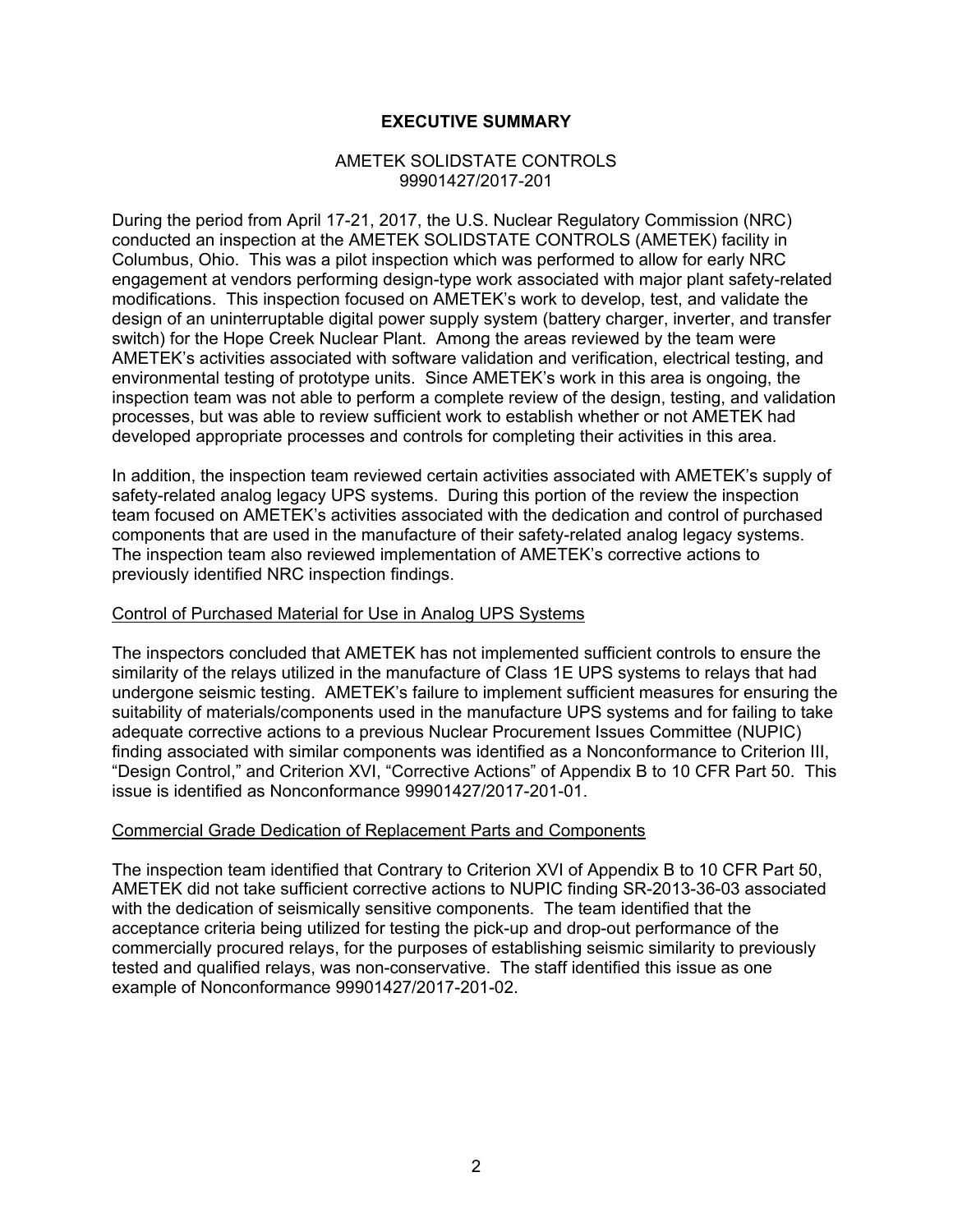#### Nonconforming Materials, Parts, or Components

The inspectors concluded that AMETEK is implementing its program for control of nonconforming material, parts, or components consistent with the regulatory requirements in Criterion XV, "Nonconforming Materials, Parts, or Components," of Appendix B to 10 CFR Part 50. No findings of significance were identified.

#### Corrective Action

The inspectors concluded that AMETEK's implementation of its corrective action program did not meet the requirements of Criterion XVI, "Corrective Action," of Appendix B to 10 CFR Part 50 and issued Nonconformance 99901427/2017-201-02. Nonconformance 99901427/2017-201-02 cites AMETEK for failure to establish adequate measures to assure conditions adverse to quality are promptly identified and corrected. Specifically, AMETEK did not provide objective evidence that corrective actions associated certain findings from the previous NRC Inspection 99901427/2013-201, dated October 2, 2013, were completed and adequately implemented. As a result, Violation 99901427/2013-201-01, and NON 99901427/2013-201-02 will remain open and may be reviewed for closure at a future NRC inspection. The NRC inspection team closes NON 99901427/2013-201-03 and NON 99901427/2013-201-04.

#### Review of Software Development Life Cycle

The inspectors concluded that AMETEK's program for implementation of its digital instrumentation and controls (DI&C) software lifecycle activities associated with the development of a digital UPS system was consistent with the regulatory requirements of Appendix B to 10 CFR Part 50. No findings of significance were identified.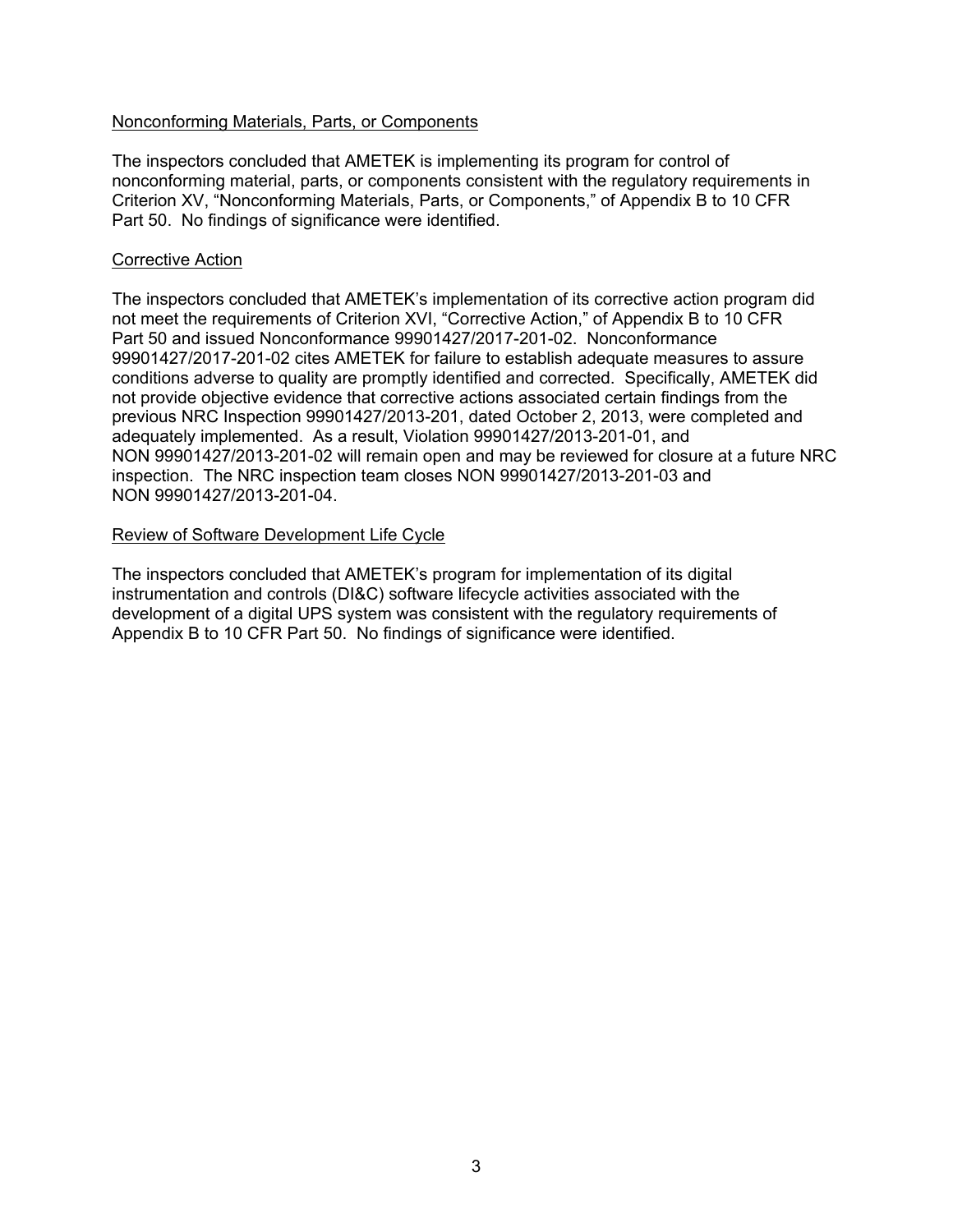## **REPORT DETAILS**

### **Control of Purchased Material for Use in Analog UPS Systems**

#### a. Scope

AMETEK supplies Class 1E, nuclear safety-related UPS systems to the nuclear industry and, when requested, certifies that these systems are seismically qualified to IEEE 344-1975. This qualification requires both a demonstration of structural integrity of the UPS units, as well as demonstration of functional performance during the simulated seismic events. In general, AMETEK performs the seismic qualification by testing of prototype units; contracting out the testing to facilities with approved nuclear quality assurance programs. Since this testing is typically only performed on prototype units, the inspectors reviewed the methods employed by AMETEK to establish similarity of production UPS systems to those that actually underwent seismic testing.

#### b. Findings and Observations

The inspection team reviewed AMETEK's supply of four safety-related, 7.5 kVA, UPS units to Nextera Energy Seabrook under Purchase Order #02334057, Revision 9, dated February 8, 2017. The purchase order required the units to be qualified for Class 1E service, including seismic qualification/testing of a prototype unit per IEEE 344-1975 and pre- and post-electrical testing. AMTEK provided a certification back to Nextera on February 24, 2017, stating that the supplied UPS units met all purchase order requirements, including qualification to IEEE 344-1975.

Since only one of the four UPS systems was actually seismically tested, the team reviewed AMETEK's basis for establishing similarity of the other three production units to the prototype unit that underwent seismic testing. The team focused on assessing how AMETEK was controlling seismically sensitive parts such as relays that are used in the assembly of these systems. AMETEK procures these relays periodically from a commercial distributor and places them into their stock system. These are bulk purchases for stock items; thus at any given time, the available stock could contain relays with numerous manufacturing date codes. Since these are commercial grade items, AMETEK does not impose any specific requirements on the distributor to ensure that no manufacturing changes have been made that might impact their seismic performance.

Upon receipt of the relays from the distributor, AMETEK performs a visual inspection and verifies part numbers. For relays destined for nuclear safety-related applications, individual relays are given a new part number, but this process consists of a part number verification only. No additional electrical tests or other testing is done on the relays prior to their use at AMETEK as part of the UPS systems. Furthermore, the majority of the relays utilized in the UPS systems are part of printed circuit boards. Some of these printed circuit boards are supplied to AMETEK by a commercial facility contracted by AMETEK to produce the circuit boards (RBB, Inc.). This commercial facility purchases the individual components on the boards to AMETEK specifications, but AMETEK does not control the purchase of these components. While ultimately, both the boards produced in-house, as well as those produced by AMETEK's contractor, will be tested as part of the normal production testing process for the completed UPS systems, this testing does not include seismic performance testing. Thus, changes to the design or manufacturing methods of the commercial relays that might impact their seismic performance could go undetected.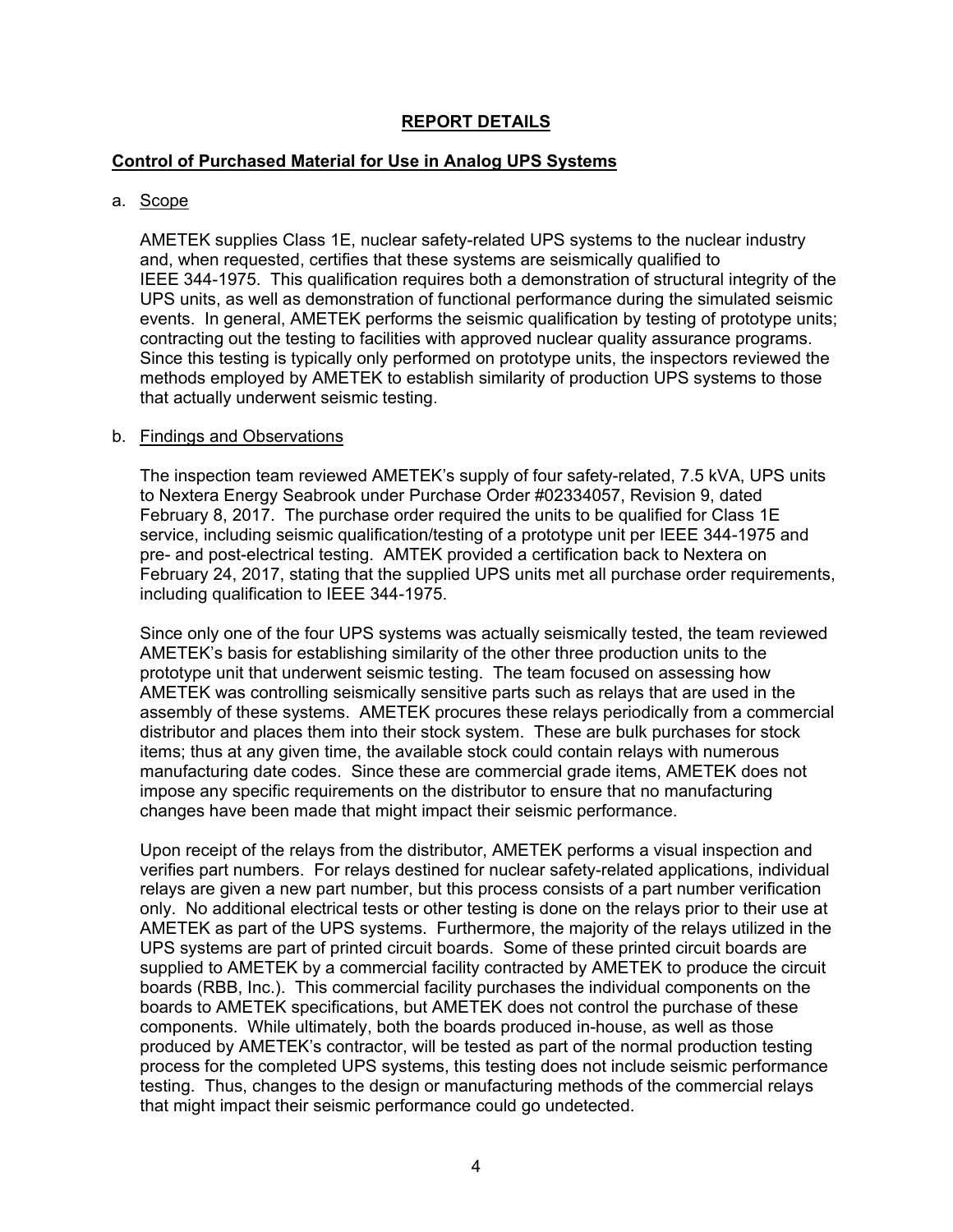The inspection team found that AMETEK had not established sufficient measures for ensuring that the seismically sensitive components (relays) utilized in production UPS units were suitable for their application and the same in form, fit, and function as those that had previously undergone seismic qualification testing. This condition would be applicable both at the system and the component level.

In addition, this finding also represents a failure of AMETEK to promptly correct a previously identified issue. Specifically, AMETEK failed to recognize that issues identified previously by the Nuclear Procurement Issues Committee (NUPIC) with regard to maintaining the seismic qualification of replacement components being supplied by AMETEK through their commercial grade dedication program would also apply to similar components being used in the manufacture of complete UPS systems. The failure to perform an adequate extent of condition review prevented corrective actions taken in response to the NUPIC finding concerning commercially dedicated replacement parts were not implemented for similar parts being utilized in the manufacture of safety-related UPS units. Other aspects of extent of condition, such as similarity for other seismically sensitive components or components sensitive to other environmental stressors, may be applicable, but were not evaluated by AMETEK.

AMETEK's failure to implement sufficient measures for ensuring the suitability of materials/components used in the manufacture safety-related UPS systems and for failing to take adequate corrective actions to the NUPIC finding was identified as a Nonconformance to Criterion III, "Design Control," and Criterion XVI, "Corrective Actions" of Appendix B to 10 CFR Part 50. This issue is identified as Nonconformance 99901427/2017-201-01.

c. Conclusion

AMETEK did not implement sufficient controls to ensure similarity of the relays utilized in the manufacture of Class 1E UPS systems to relays that had undergone seismic testing.

## **Commercial Grade Dedication of Replacement Parts and Components**

a. Scope

AMETEK supplies replacement parts to the nuclear industry for its uninterruptable power systems. In most cases, AMETEK procures these parts as commercial grade items and dedicates them for use in safety-related applications. Instructions for dedicating parts and components are contained in AMETEK System Management Procedure 01-090102, "Commercial Grade Dedication," Revision G, January 7, 2016. While this procedure discusses dedication of both parts and completed systems, AMETEK dedicates only individual replacement parts or components. Completed systems are manufactured and controlled under AMETEK's 10 CFR Part 50, Appendix B program, including the control of purchased commercial parts and components.

The inspection team reviewed several examples of completed dedication packages for safety-related parts or components. Among the dedication packages reviewed were those for the Ameron relays used in several applications within the UPS systems. In response to a recent NUPIC finding (SR-2013-36-03), AMETEK began to develop individual Technical Evaluation Sheets for families of individual parts used in the manufacture of the UPS systems.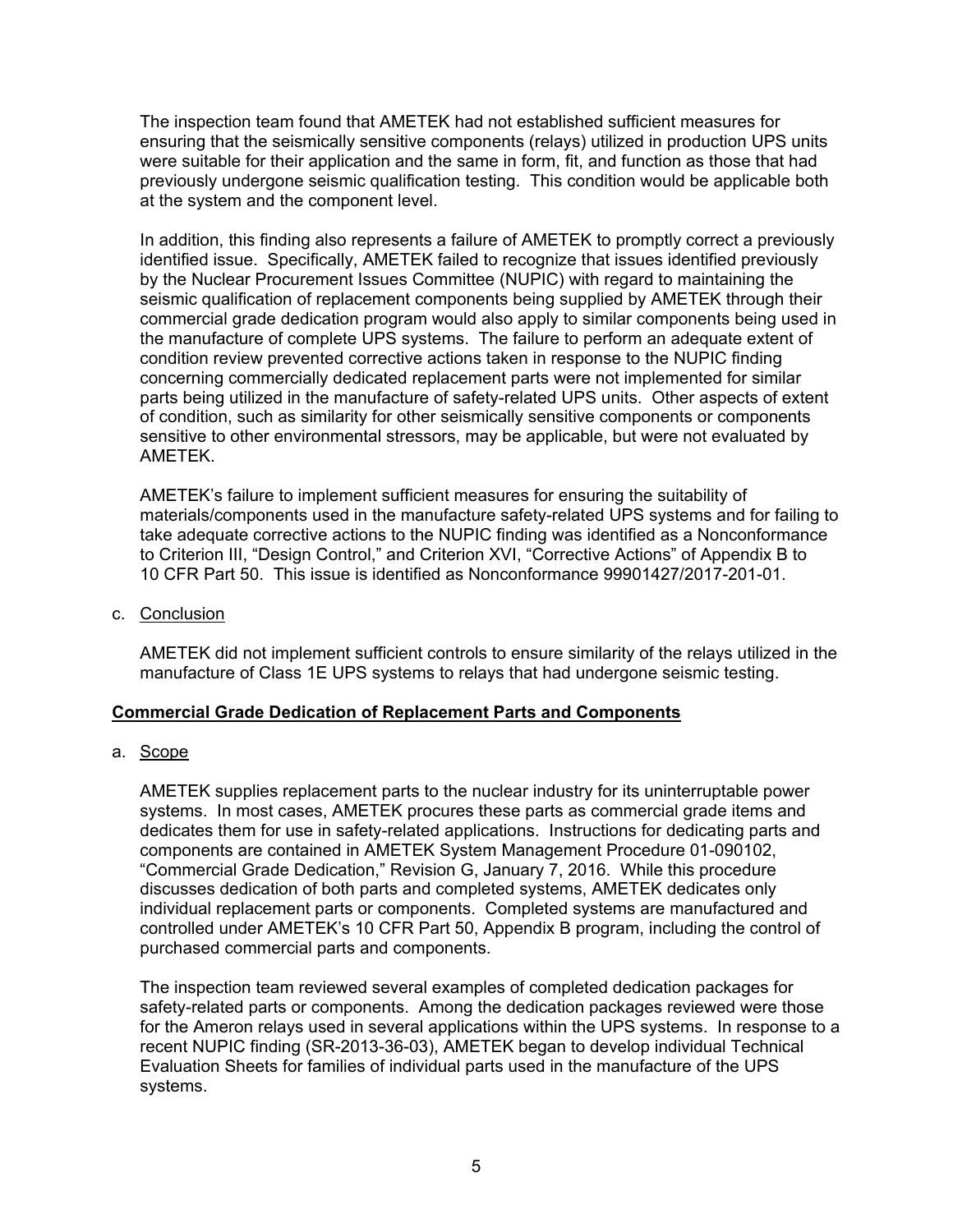The inspection team reviewed the technical justification for relays (no document number), Revision 1, dated July 1, 2016. The inspection team also reviewed the associated Commercial Grade Dedication Test Data sheet for numerous 3A, 120 VAC relays supplied to Luminant (Comanche Peak NPP) under Purchase Order #397299, Revision 0, dated December 5, 2016. AMETEK provided a certification to Luminant indicating that all terms of the purchase order had been met.

#### b. Findings and Observations

The inspectors noted that AMETEK performs enhanced electrical testing of relays, including testing of pickup and dropout voltages, as part of the dedication process in an attempt to demonstrate similarity to the relays that were seismically tested. The team found that the acceptance criteria contained on the data sheet for the dedicated relays was not sufficient to ensure seismic qualification or similarity to the previously tested relays. Specifically, the inspectors identified that the acceptance criteria was based upon the commercial ratings of the relays as opposed to the performance of the relays that were seismically tested.

In order to establish similarity to the seismically tested relays, the acceptance criteria would need to be derived from electrical tests performed on the seismically tested relays. For these dedication tests, AMETEK utilized acceptance criteria that were non-conservative from the perspective of showing similarity to the relays that were part of the UPS systems that had actually undergone seismic testing. The acceptance criteria being utilized would allow relays with a coil pickup voltage of less than 108VAC and a drop out voltage of greater than 36 VAC to pass (the commercial ratings for the relays). These values are non-conservative when compared to nominal performance values for the relays being tested and would allow a relay of significantly different performance characteristics from a seismic perspective to still past the testing. For example, if the relays that were part of the UPS systems that underwent seismic testing had a drop out voltage of 65 volts, the dedicated relays would need to have a dropout voltage reasonably close to 65 volts or lower to show they had a comparable electromagnetic force holding the contacts closed as those that underwent seismic testing. A relay with a higher dropout voltage will have less force holding the relay closed than a similar relay with a lower dropout voltage. As such, a relay that tested with a dropout voltage 65 VAC would likely be more seismically sensitive than one with a dropout voltage of 36 VAC. In order to properly demonstrate seismic similarity, the test acceptance criteria should be derived from the performance of the relays that actually underwent seismic testing.

Contrary to Criterion XVI of Appendix B to 10 CFR Part 50, AMETEK did not take sufficient corrective actions to the NUPIC finding associated with the dedication of seismically sensitive components. The staff identified this issue as one example of Nonconformance 99901427/2017-201-02.

c. Conclusion

The inspection team identified that the acceptance criteria being utilized for testing the pick-up and drop-out performance of the commercially procured relays, for the purposes of establishing seismic similarity to previously tested and qualified relays, was non-conservative.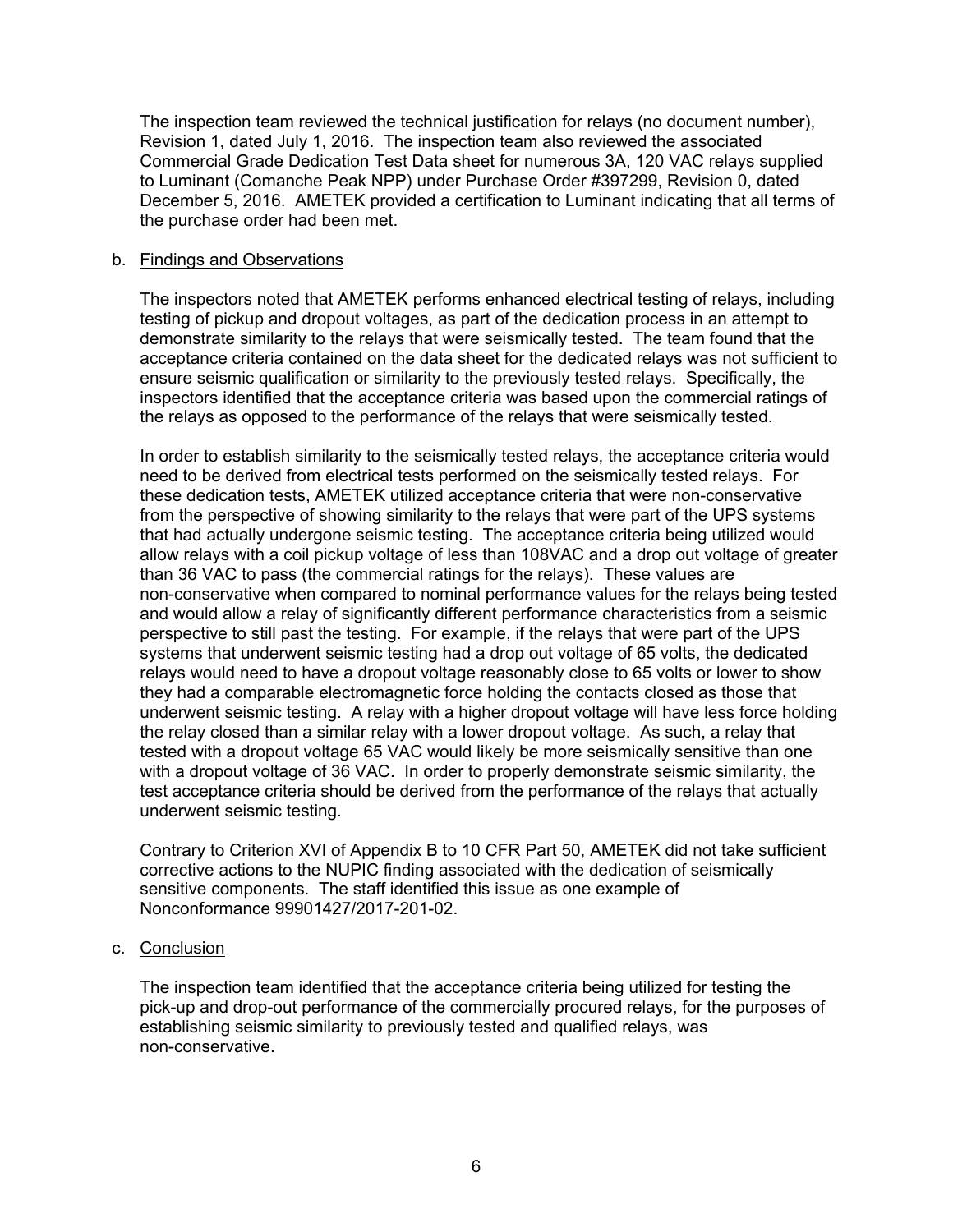## **Corrective Action**

## A. Inspection Scope

The NRC inspection team reviewed AMETEK's policies and implementing procedures for the Corrective Action Program (CAP) to verify compliance with the requirements of Criterion XVI, "Corrective Action," in Appendix B to 10 CFR Part 50. The NRC team reviewed a sample of Corrective Action Requests (CARs) to view the adequacy of AMETEK's implementation and control of the CAP. The NRC inspection team discussed the CAP status and effectiveness with AMETEK's management and staff. In addition, the NRC inspection team reviewed AMETEK's corrective actions for the four findings, associated with NRC Inspection Report Number 999901427/2013-201," dated October 2, 2013 (ML13259A314), to evaluate the adequacy of corrective actions taken by AMETEK to the NRC's findings. The attachment to this report lists the documents reviewed by the NRC inspection team.

#### B. Observations and Findings

#### Closure of Violation 99901427/2013-201-01

The NRC issued Violation 99901427/2013-201-01, dated October 2, 2013 (ML13259A314). Violation 99901427/2013-201-01 cited AMETEK for failure to report a defect associated with Tyco/Potter & Brumfield relays as soon as practicable within 60 days of discovery, or file an interim report. By letter dated November 1, 2013 (ML13329A326), AMETEK provided a response to the Violation. In its response, AMETEK stated that it had created a checklist that would be used by Part 21 administrators to provide 10 CFR Part 21 reporting requirements and guidance. AMETEK issued corrective action request (CAR) # SCI-CAR-0019 to address this violation.

Upon review of AMETEK's corrective actions, the NRC inspectors determined that AMETEK failed to complete corrective actions in response to the NRC finding. Specifically, AMETEK could not provide evidence the checklist referred to in their response had actually been implemented. AMETEK generated CAR # SCI-CAR-0110 to address this issue.

The staff identified this issue as a second example of Nonconformance 99901427/2017-201-02. Violation 99901427/2013-201-01 will remain open based on this finding.

#### Closure of Nonconformance 99901427/2013-201-02

The NRC issued Nonconformance 99901427/2013-201-02 in the 2013 inspection report, dated October 2, 2013 (ML13259A314). Nonconformance 99901427/2013-201-02 cited AMETEK against Criterion III, "Design Control," of Appendix B to 10 CFR Part 50 and referenced two examples: (1) failure to review the adequacy of the design of safety-related 125 VDC/300A battery charger by not testing or evaluating the surge withstand capability and (2) failure to verify or validate a critical characteristic of synchronization testing which was outside of the acceptance criteria in eight out of nine battery charger/inverters sets.

By letter dated November 1, 2013 (ML13329A326), AMETEK provided a response to the Nonconformance. In response to example one, AMETEK concluded that surge withstand capability is not a critical characteristic required to be tested. However all of its safety-related battery chargers include circuitry to meet surge withstand requirements.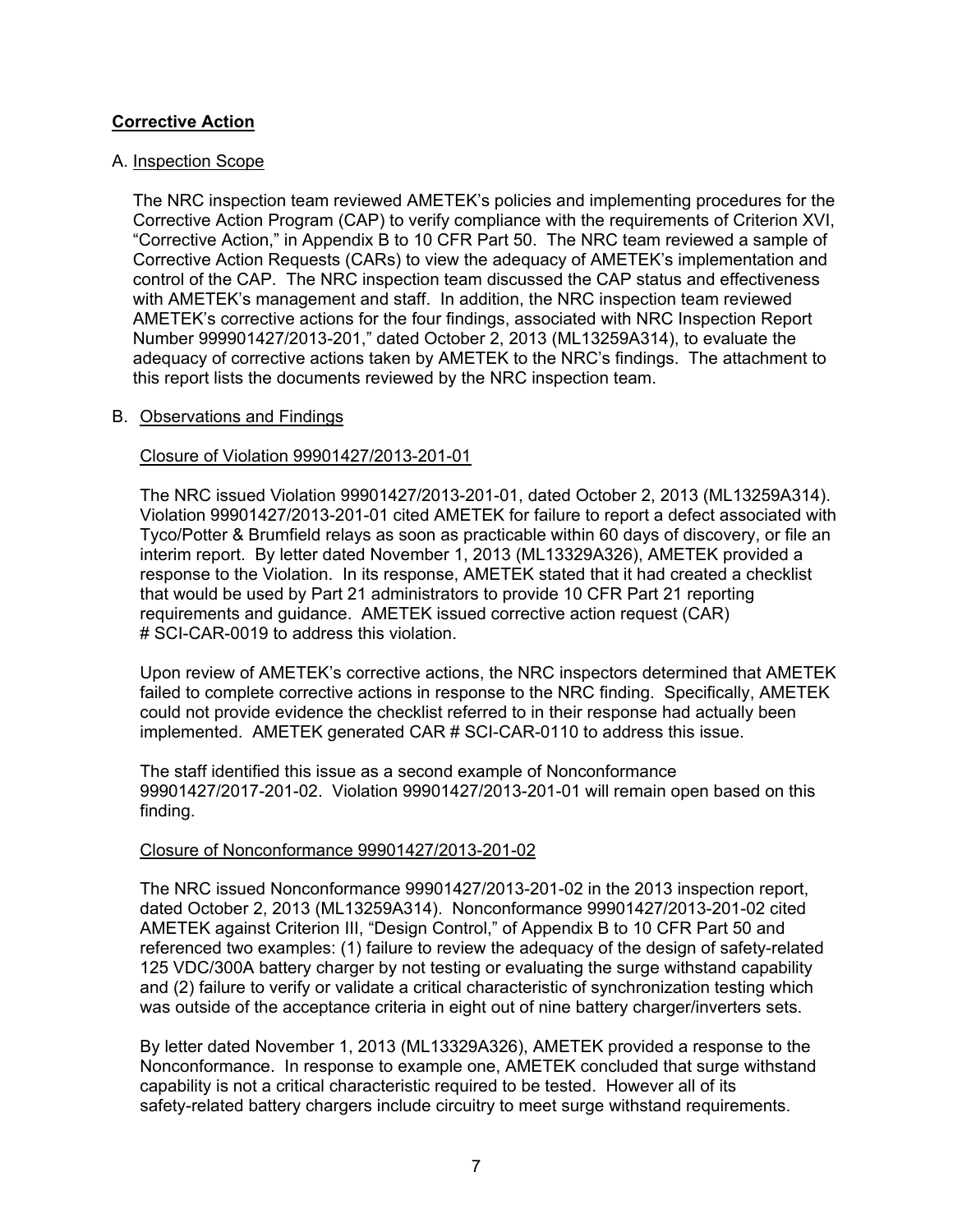AMETEK stated that surge withstand capability is a battery charger design parameter, but it is not required to be tested on every customer order because it had been verified for the model equipment in the past. AMETEK further stated that while surge withstand capability was not performed in accordance with the customer-specific order, there was objective evidence the test had been demonstrated on similar equipment. Additionally, as part of its corrective actions, AMETEK updated its dedication and test procedures to include critical characteristics for battery chargers. AMETEK's letter did not address example two regarding the acceptance of test results found outside of synchronization specifications limits for the battery charger/inverters sets.

The NRC inspectors determined that AMETEK's corrective actions to example one were inadequate, and failed to provide verification that surge withstand testing was evaluated for the model 125 VDC/300A battery chargers (or equivalent). Specifically, when asked during this inspection, AMETEK could not provide any available test data or analyses that would demonstrate that circuitry for 125 VDC/300A battery chargers met surge withstand requirements. AMETEK captured the issue in CAR SCI-CAR-0110.

In addition, the NRC inspectors determined that AMETEK's corrective actions to example two were also inadequate. By the completion of the NRC inspection, AMETEK was unable to demonstrate that they had taken any corrective actions associated with test data that was found to be outside of the stated acceptance criteria, nor could AMETEK produce an evaluation as to why the results of the testing were acceptable.

The staff identified these issues as a third example of Nonconformance 99901427/2017-201-02. Based on these identified issues, NON 99901427/2013-201-02 will remain open. AMETEK captured these issues in CAR SCI-CAR-0110.

#### Closure of Nonconformance 99901427/2013-201-03

The NRC issued Nonconformance 99901427/2013-201-03 during the 2013 inspection. Nonconformance 99901427/2013-201-03 cited AMETEK for failure to provide adequate oversight of its suppliers. Specifically, AMETEK, issued a purchase order to C&D Technologies for safety-related batteries prior completing an audit of the company. AMETEK also issued a purchase order to Qualtech to perform seismic and environmental testing for the purposes of battery qualification prior to completing an audit of the company.

By letter dated November 1, 2013 (ML13329A326), AMETEK provided a response to the NON. AMETEK completed an audit of Qualtech in October 2013 and an audit of C&D Technologies in January 2013 with no significant issues identified. Additionally, AMETEK's corrective actions included an evaluation which determined that the batteries purchased from C&D Technologies were acceptable based upon AMETEK's supplier audit results. The NRC inspection team concluded that AMETEK's corrective actions in response to the nonconformance were adequate and therefore Nonconformance 99901427/2013-201-03 is closed.

#### Closure of Nonconformance 99901427/2013-201-04

The NRC issued Nonconformance 99901427/2013-201-04 during the 2013 inspection. Nonconformance 99901427/2013-201-04 cited AMETEK for failure to assure that conditions adverse to quality were promptly identified and corrected. Specifically AMETEK failed to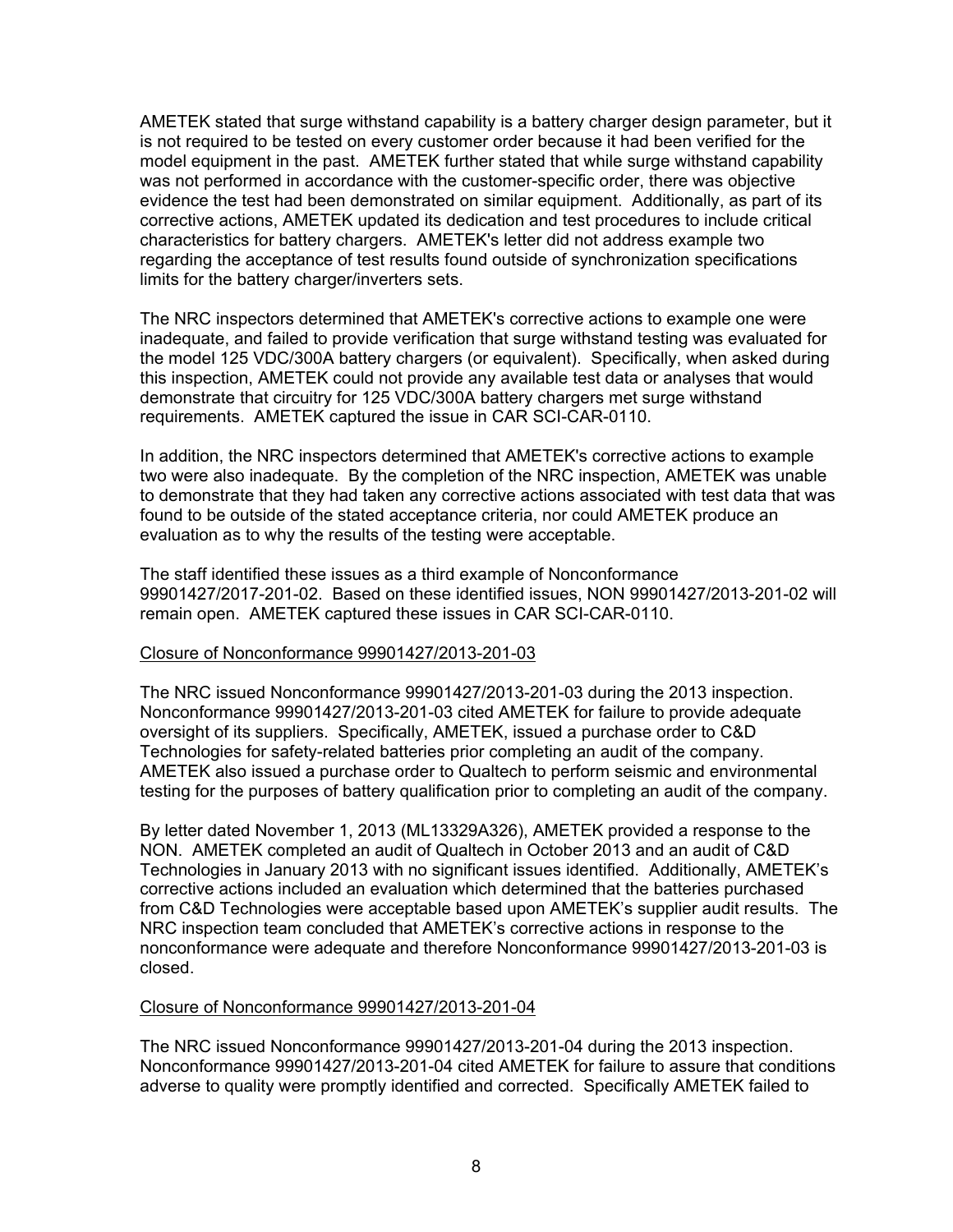take corrective actions to ensure that the configuration for heat run testing on electrical enclosures was adequate.

By letter dated November 1, 2013 (ML13329A326), AMETEK provided a response to the Nonconformance 99901427/2013-201-04. AMETEK's corrective actions included updating the affected test procedures to ensure that the necessary panels be installed for heat runs. The NRC inspection team verified the procedure updates. The NRC inspection team concluded that AMETEK's corrective actions in response to the nonconformance were adequate and therefore Nonconformance 99901427/2013-201-04 is closed.

#### C. Conclusions

The NRC inspectors concluded that AMETEK's implementation of their policy and procedures for control of corrective actions associated with previous NRC-identified findings did not satisfy the regulatory requirements set forth in Appendix B to 10 CFR Part 50.

The inspectors determined that AMETEK failed to adequately implement corrective actions to address the findings associated with Violation 99901427/2013-201-01 and NON 99901427/2013-201-02. As a result, Violation 99901427/2013-201-01 and NON 99901427/2013-201-02 will remain open and may be reviewed for closure at a future NRC inspection. The NRC inspection team closed NON 99901427/2013-201-03 and NON 99901427/2013-201-04.

The NRC inspection team issued Nonconformance 99901427/2017-201-02 in association with AMETEK's failure to implement the regulatory requirements of Criterion XVI of Appendix B to 10 CFR Part 50. Nonconformance 99901427/2017-201-02 cites AMETEK for failure to establish adequate measures to assure conditions adverse to quality are promptly identified and corrected. Specifically, AMETEK did not provide objective evidence that the corrective actions associated with the findings from the previous NRC inspection 99901427/2013-201, dated October 2, 2013, were adequately implemented and completed.

## **Nonconforming Materials, Parts, or Components**

a. Inspection Scope

The NRC inspection team reviewed policies and implementing procedures that govern the control of nonconforming materials, parts, and components to verify compliance with Criterion XV, "Nonconforming Materials, Parts, or Components," of Appendix B to 10 CFR Part 50. The inspectors verified that AMETEK's processes and procedures include the identification, documentation, segregation, evaluation, and disposition of nonconforming items.

The NRC inspection team verified that AMETEK's nonconformance process provides a link to the 10 CFR Part 21 program. The inspectors performed walk-downs of fabrication and assembly areas to inspect the segregation of nonconforming materials, the control of nonconformance reports (NCR) for ongoing work, and material conditions that could contribute to quality issues. The NRC inspection team observed ongoing craft work and inspection activities for the identification and control of NCRs. The NRC inspection team also verified that nonconforming materials were properly identified, marked, and segregated, when practical, to ensure that they were not reintroduced into the production processes.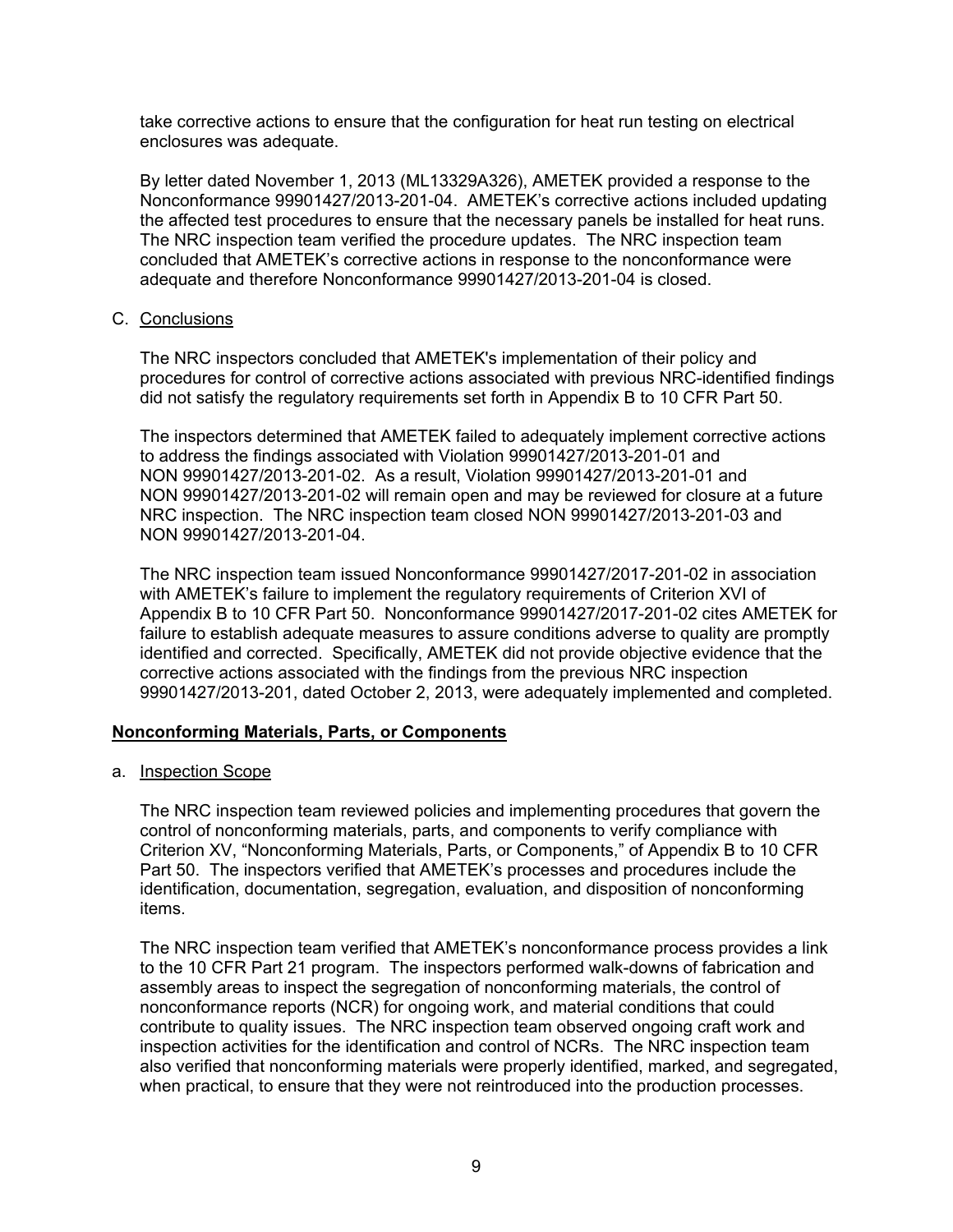The NRC inspectors selected a sample NCRs and verified that AMETEK: (1) dispositioned the nonconformances; (2) documented an appropriate technical justification for various dispositions; (3) took adequate action with regard to the nonconforming material or item; and (4) subjected any identified nonconformances, as appropriate, for 10 CFR Part 21 applicability. For those NCRs that were dispositioned as "repair" or "use as is," the inspectors confirmed that the technical justifications were documented to verify the acceptability of nonconforming items.

The NRC inspection team discussed the nonconformance process with AMETEK's management. The attachment to this inspection report lists the documents reviewed by the NRC inspection team.

#### b. Observations and Findings

No findings of significance were identified.

c. Conclusion

The NRC inspection team concluded that AMETEK is implementing its program in accordance with Criterion XV, "Control of Nonconforming Materials, Parts or Components," of Appendix B to 10 CFR Part 50. Based on the limited sample of documents reviewed, the NRC inspection team also determined that AMETEK is implementing its policies and procedures associated with its nonconforming material, parts, and components. No findings of significance were identified.

## **Review of Software Development Life Cycle**

Regarding AMETEK's activities designing and constructing digital instrumentation and control (I&C), the NRC inspection team reviewed AMETEK's software life cycle supplemental Digital System Program Policy 01-220001 and its implementing procedures. Using this supplemental quality policy, AMETEK handles its digital Quality Assurance (QA) program separately from the rest of its QA program applied to analog electronic systems. A listing of AMETEK's procedures reviewed by the NRC inspection team is provided in the attachment to this inspection report.

A. Inspection Scope

The inspectors reviewed AMETEK's software development activities associated with the development of a digital UPS system for the Hope Creek Nuclear Plant, under Purchase Order #MA00002333, dated April 18, 2014.

The NRC inspectors reviewed AMETEK's program for their digital I&C life cycle which includes the following phases:

Phase 1 – concept

- Phase 2 requirements (including Phase 2a-system requirements, Phase 2b-subsystem requirements, Phase 2c-software/logic requirements)
- Phase 3 design
- Phase 4 implementation
- Phase 5 system integration and validation testing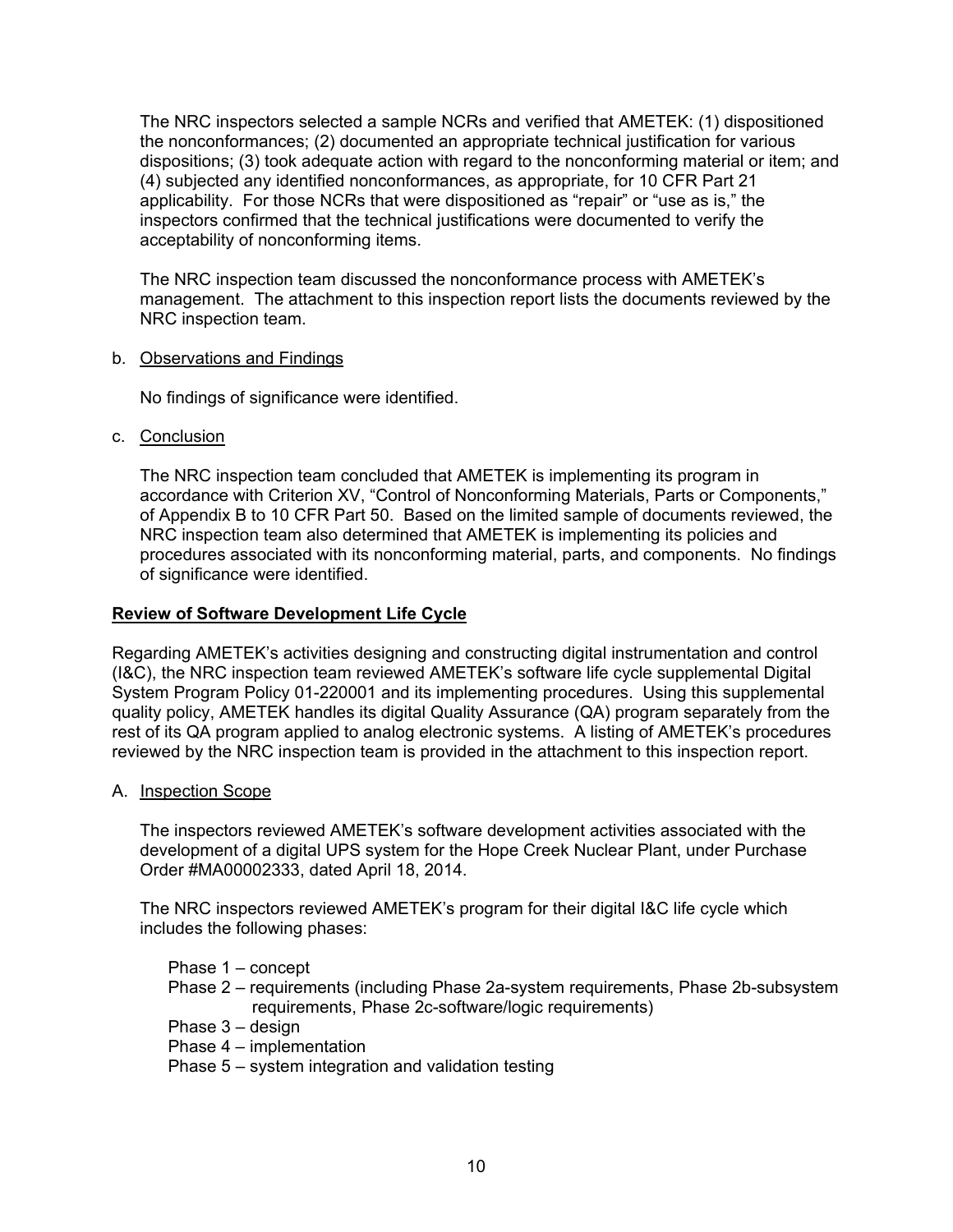The NRC inspectors assessed whether key purchase order technical requirements were appropriately captured by AMETEK into the lifecycle documents. Certain digital component testing and prototype activities were about to begin in transition into lifecycle Phase 4 (Implementation). Since this inspection was conducted during Phase 3, the design development phase of the project, many of the important AMETEK's activities specified in the lifecycle development documents had not been completed at the time of inspection.

#### Configuration Management (CM)

The inspectors reviewed Procedure 01-221001, "Configuration Management Program Procedure," Revision C, dated September 28, 2016, and Procedure 01-221011, "Configuration Management Plan," Revision B, dated September 28, 2016, that were developed to provide guidance for configuration management (CM) activities and to assure proper document and software configuration controls used throughout the development life cycle. The procedures define the scope, roles and responsibilities of the CM organization, the CM repository including identified configuration items (CI), discrepancy reporting, and access control to CI files, and status of files such as draft, released, or baseline.

The inspectors reviewed the CM Artifact Status list that identifies CI's tracked through the development lifecycle. The list of CI's included documents by phase, number, title, group, date submitted to CM, report type, and notes. The inspectors selected a sample of completed CI's to verify completion of phase summary activities and management of configuration items and the configuration matrix.

The inspectors conducted interviews and reviewed completed program documentation to determine the process for identifying CIs and, as necessary, to determine if the CIs were audited prior to release in accordance with the requirements of IEEE 828-1990, "IEEE Standard for Software Configuration Management Plans" (IEEE-828) as endorsed by Regulatory Guide (RG) 1.169, dated September 1997, "Configuration Management Plans for Digital Computer Software used in Safety Systems of Nuclear Power Plants," (RG 1.169). The inspectors verified that the CM guidance documentation and resultant management of CIs was consistent with the vendor's guidance and standard industry practices described in IEEE-828-1990.

## Requirements Traceability

The inspectors reviewed a sample of the UPS control actuation logic requirements to determine whether the lifecycle development process was in conformance with 10 CFR Part 50, Appendix B, "Quality Assurance Criteria for Nuclear Power Plants and Fuel Reprocessing Plants," Criterion III, "Design Control." In performing its review, the inspectors utilized the guidance of Branch Technical Position 7-14, "Guidance on Software Reviews for Digital Computer-Based Instrumentation and Control Systems," Revision 6, August 2016. The inspectors selected two requirements from the Hope Creek Nuclear Plant contract to perform a requirements traceability review and to assess AMETEK's process for translating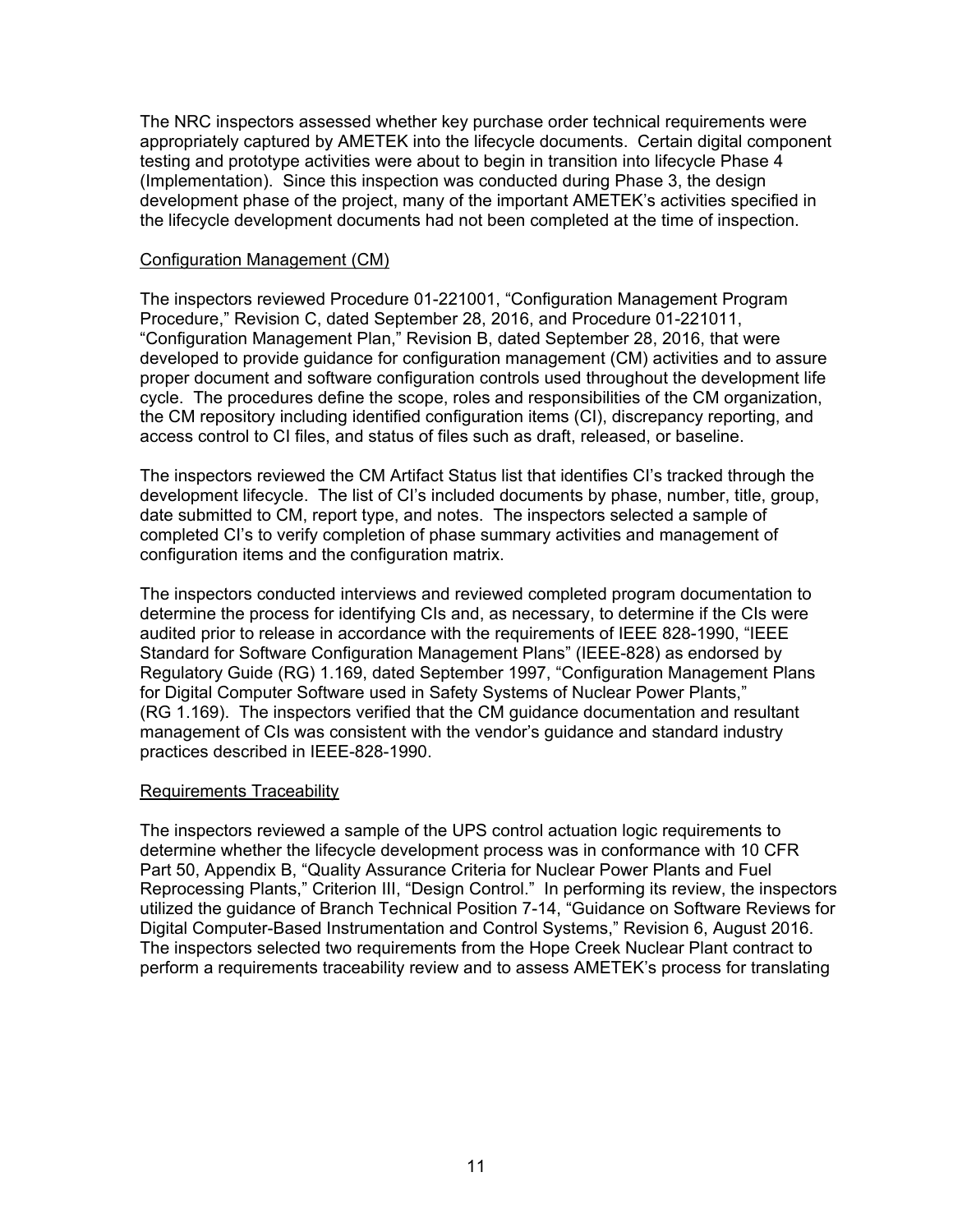requirements and design inputs into specifications. The inspectors selected from the Purchase Order section "Exhibit 3," requirement items:

- 7.1.4.12, Inverter Bridge Protection shall be provided such that when an insulatedgate bipolar transistor (IGBT) desaturation condition is sensed, the inverter will automatically turn off all gate signals….
- 7.1.5.2, c) and f). The static switch shall provide an automatic Uninterrupted Transfer of the critical load after the control logic senses Inverter Output Over/Under Voltage. The transfer logic shall not allow a transfer to the bypass source if the bypass source is out of sync with the inverter output.

The vendor's requirements traceability matrix (RTM) was reviewed and compared against accompanying design and implementation documents of the lifecycle development process in order to verify the vendor's process of translating contract requirements into design implementation documents. The inspectors verified that the above listed contract requirements were appropriately translated into the lower level design documents. The inspectors also reviewed lower level Design Document NDPP\_SDD\_3002, "NDPP UPS Single Phase Inverter Control Software Component Design Specification," Revision A, February 22, 2017.

#### Incorporation of Regulatory Standards

The inspectors reviewed contract requirements, regulations, and design standards to be used in the design and implementation of the UPS as necessary to establish whether the UPS design activities were being accomplished in accordance with the requisite Appendix B procedures and specific contract guidance.

#### Independent Verification & Validation (IV&V)

NRC inspectors reviewed reports completed by the IV&V organizations. IV&V activities are software design review activities performed as an independent quality check by individuals separate from the software developers. Additionally, ongoing activities such as preparation of IV&V test procedures were reviewed in draft format, as these activities were still in progress before the actual Phase 3 & 4 testing.

## a. IV&V Program Control

The inspectors reviewed Project Document 01-221009, "Digital Project Independent Verification and Validation Plan," Revision C, dated August 9, 2016, and 01-221003, "Digital System Test Program Plan," Revision A, dated August 9, 2016, that provides a detailed description of the IV&V process including staff roles and responsibilities; methods, tools, techniques for independent V&V assessments; document control related to task and summary reports; discrepancy reporting and resolution; and phase-specific IV&V tasks such as auditing, evaluation, and assessment of completed work products. Included in the document are a series of project IV&V Activity forms that are used to document the particular IV&V Activities performed during each phase of the development lifecycle.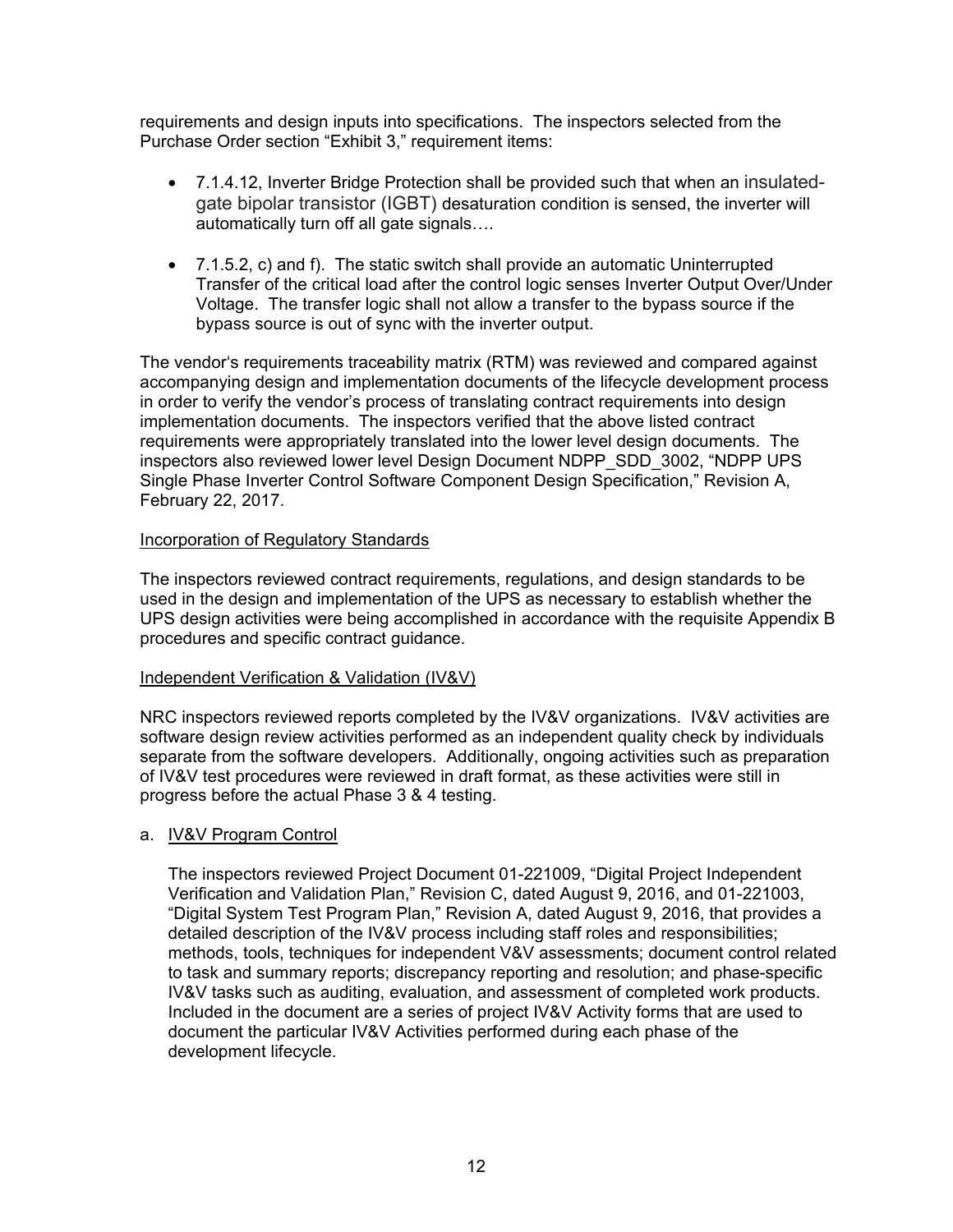The team reviewed a sample of completed assessments and audits of various IV&V activities for the concept, requirements, and design phases of the program. Specifically, the inspectors reviewed the Hazard Analysis and Risk Analysis performed by IV&V as part of the Phase 2B (I&C Subsystem Requirements phase) and confirmed the analyses were completed and documented pertinent information consistent with the guidance in IEEE Std. 1012-1998, "IEEE Standard for Software Verification and Validation," as endorsed by RG 1.168, "Verification, Validation, Reviews, and Audits for Digital Computer Software Used in Safety Systems of Nuclear Power Plants," dated February 2004.

## b. IV&V Test Controls

The inspectors reviewed a sample of test specifications, test data logs, and test summary reports for both hardware and software elements of the system. Specifically, the team reviewed HDD\_3001\_VTS, "Independent Charger Hardware Component Build & Validation Test Specification," Revision A, dated February 1, 2017, which was developed to verify power supply functionality, analog to digital conversion capability and fault tolerance, system health capability, and status indication for the Charger Interface board. The inspectors verified that the document described the test purpose, scope, methods, tools, techniques, test system configuration, and specific test cases to verify the board functioned adequately. The inspectors assessed whether the document contained detailed test step sequences for each test case and whether the document was annotated to indicate test results and expected values.

The inspectors also reviewed HDD\_3001\_VTSrA\_LOG, "Validation Test Log," Revision A, dated February 1, 2017, and confirmed the test log adequately reflected each of the test case results.

#### c. IV&V Training

The inspectors reviewed training records and discussed training curricula with members of the IV&V staff. Training covering areas including IV&V, CM, safety analysis, and software lifecycle phases were discussed. The inspectors reviewed Draft Dr0, "Ametek SCI Digital System Program Training – Introductory Training," dated October 6, 2015, that provided an overview discussion of regulatory requirements, common industry DI&C issues and concerns, Ametek's DI&C program, software lifecycle phases, and DI&C program roles, responsibilities and activities. Each section contained a summary description, learning objectives, and completion criteria and was supplemented by additional training materials such as program plans and procedures.

#### d. IV&V Organizational Structure

The NRC inspectors reviewed the independence of the organizational structure. The inspectors noted that while IV&V functions were spread among different functional groups (called V&V, System Safety, Configuration Control, and Quality), independence was maintained by having these IV&V tasks performed by individuals separate from the actual design development team under AMETEK's Research and Development director.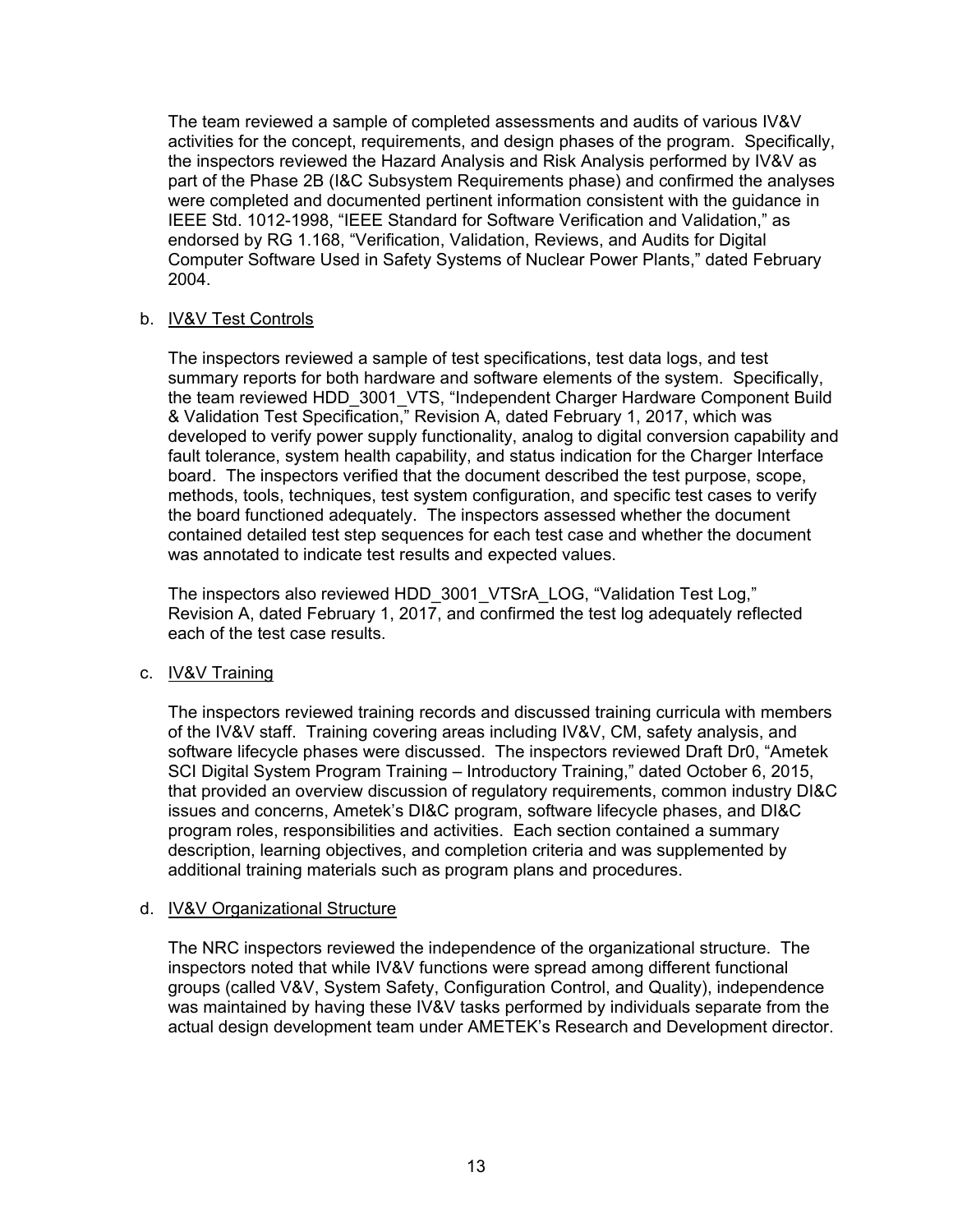#### e. IV&V Phase Summary Report Review

The inspectors reviewed DI&C phase activity summary reports from each of the IV&V functional groups and assessed whether the reports were completed as required. The inspectors determined that for the one deficiency report to date that AMETEK assessed as a "significant" condition adverse to quality, appropriately included a causal analysis and addressed an issue of overall design philosophy with additional training as a completed corrective action.

#### Software Tool Validation

The inspectors reviewed a listing of test tools evaluated and determined by the vendor to be suitable for use on the project by Design and IV&V. The inspectors reviewed the suitability analysis performed by the DI&C Safety Team, 25-100011, "Digital Pre-developed Product Evaluation – Realterm," Revision 1, dated March 3, 2017. The analysis contained scope of use of the product, supplier information, critical characteristics, acceptance criteria, and evaluation of the information.

The inspectors reviewed AMETEK's software tool validation documentation. The software tool was used to produce the logic for the UPS's field programmable gate array (FPGA). AMETEK provided the FPGA software tool details and specifications document "P/N: 25-100006, Altera Quartus II V8.1," Revision 1, dated September 20, 2016. The vendor stated that the FPGA software tool would be qualified in accordance with Section 5.3.2, "Software Tools," Item B, of IEEE Std. 7-4.3.2-2003, "IEEE Standard Criteria for Digital Computers in Safety Systems of Nuclear Power Generating Stations," and via tool operating experience. The inspectors reviewed the FPGA validation test contained in LDD\_3002\_VTS, "Independent Inverter Embedded Logic Component Build & Validation Test Specification," Revision A, dated March 20, 2017. The inspectors reviewed several of the FPGA tests contained in Appendix A, "FPGA Test Logic," Appendix B, and Appendix C, "FPGA Logic Source Code." In addition, the inspectors reviewed the test procedure for the integrated inverter system contained in NDPP\_IT\_6002, "NDPP UPS Single Phase Inverter Integration Test Procedure."

The inspectors verified that the software tool validation process and procedures appropriately addressed the guidance of IEEE Std. 7-4.3.2-2003.

## Control of Equipment

The inspectors reviewed documentation associated with the storage environment for the UPS software under development. The inspectors reviewed the guidelines contained in the AMETEK document titled, "Secure Development Environment Guidelines," Revision A. The guidelines state that the purpose of the secured development environment is to prevent any malicious firmware or software from getting into the system. The guidelines provide guidance to check for restricted access, such as passwords needed to log on and that network adapters have been disabled, the process used to authorize individuals access to the secured development environment, in addition to monitoring access and reviewing login history. The inspectors also reviewed a completed vendor assessment form of the secure development environment guideline implementation. The completed assessment activity was recorded in Document 2CSDA-V, "Secure Development Environment Assessment," Revision A, dated August 30, 2016. The requirements to ensure a secure development environment are listed in Document 01-220003, "Digital Systems Lifecycle Planning,"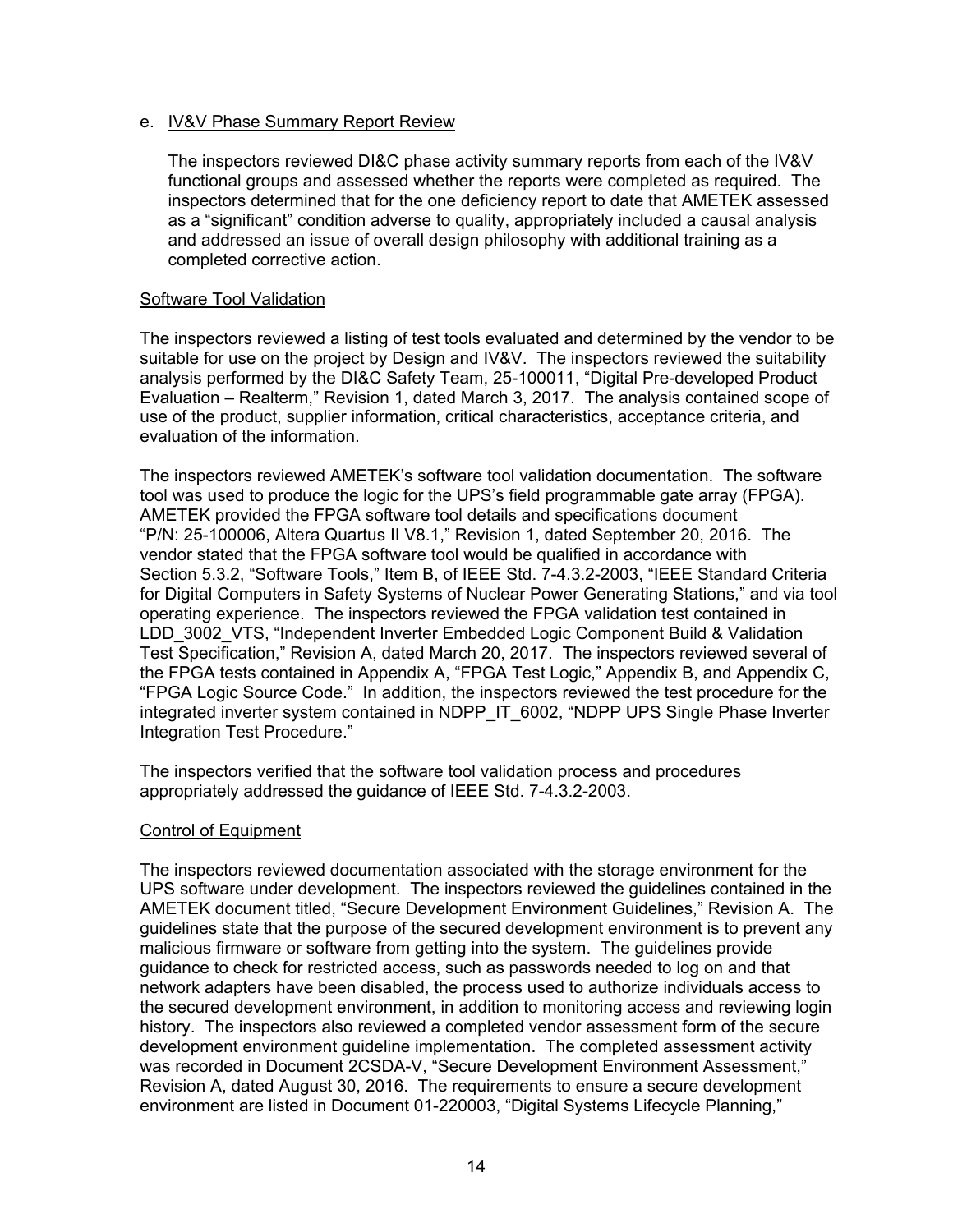Revision A, dated May 18, 2016, Section 5.4.1, "Software Safety Plans Criteria," which, in part, lists policy and required activities that demonstrate how the establishment of a secure environment, in accordance with BTP 7-14 guidance, is implemented. In addition, Document 01-220001, "Digital System Program Policy," Revision B, dated May 24, 2016, references in Section 1.4.4, "Regulatory Guides & Endorsed Standards," RG 1.152, Criteria for use of Computers in Safety Systems of Nuclear Power Plants," Revision 3, July 2011.

The inspectors verified that measures have been established to provide secure control of the handling and secure storage of the UPS software in accordance with the contract's regulatory listing of Appendix B criterion and BTP 7-14 guidance.

#### B. Observations and Findings

No findings of significance were identified in the area of digital I&C design control.

C. Conclusion

The inspectors concluded that AMETEK's implementation of their policies and procedures for control of design activities associated with digital I&C software design life cycle satisfied the regulatory requirements set forth in Appendix B to 10 CFR Part 50.

## **Qualification of Digital System to IEEE 650-2006**

a. Scope

The inspection team reviewed completed portions of the testing and qualification of the Hope Creek Nuclear Generation Station 20/30 KVA UPS system. Specifically, the inspection team reviewed electrical testing performed by NTS under contract to AMETEK in order to qualify the equipment for Class 1E service in accordance with IEEE 650-2006. The following documents were reviewed and were associated with the testing and analysis performed of the UPS system:

- NTS Aging Analysis Report No. PR052689AA16, "Aging Analysis Report of 20 KVA UPS and 30 KVA Isolimiter Manufactured and Supplied by AMETEK Solid State Controls, LLS for Hope Creek Nuclear Generation Station," dated October 11, 2016
- NTS Test Report No. PR050748-01TR, "Qualification Testing of a 20 KVA Uninterruptible Power Supply," dated March 17, 2017
- NTS Test Procedure PR050748-10TP, "Qualification Testing of a 20 KVA Uninterruptible Power Supply," dated January 12, 2017

The inspectors reviewed the basis for the NTS aging analysis which concluded that all the materials contained in the UPS system have a qualified life greater than 40 years. The inspectors also discussed with AMETEK the absence of information to address operational cycling of electro-mechanical components (relays).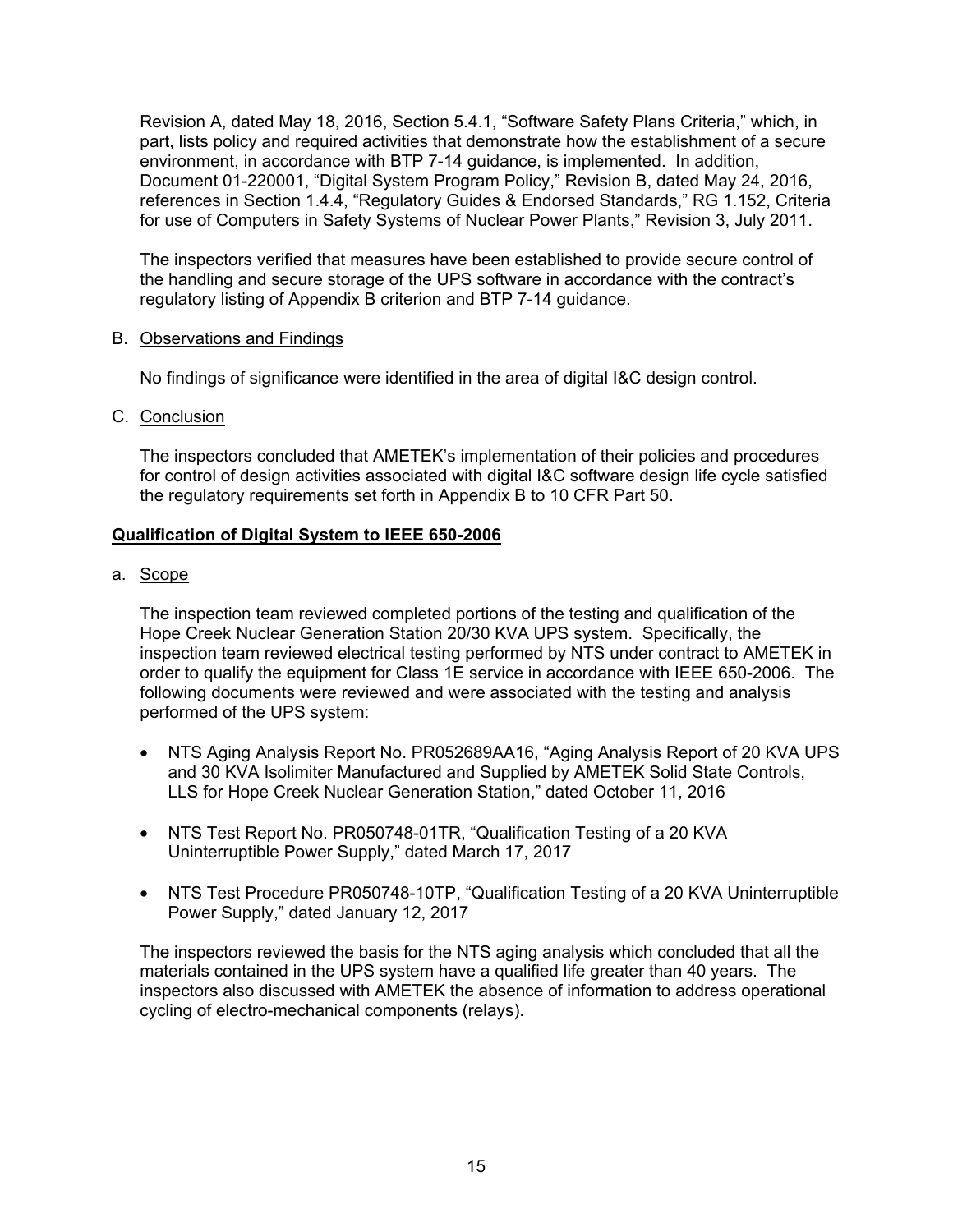# b. Findings and Observations

No findings of significance were identified.

#### c. Conclusions

The inspection team concluded that the testing and analysis performed met the intent of the IEEE 650 standard. The inspector's concluded that the aging matrix covered all materials of concern within the UPS systems. Furthermore, AMETEK conservatively assigns a qualified life of only 10 years to most of the electronic components. With regard to operational cycling, the inspectors determined that operational cyclic testing was specifically excluded from the NTS qualification testing and will have to be addressed separately by AMETEK. NTS is also performing EMI/RFI testing of the UPS system for AMETEK; however these test reports were not completed or available for the team's review at the time of the inspection.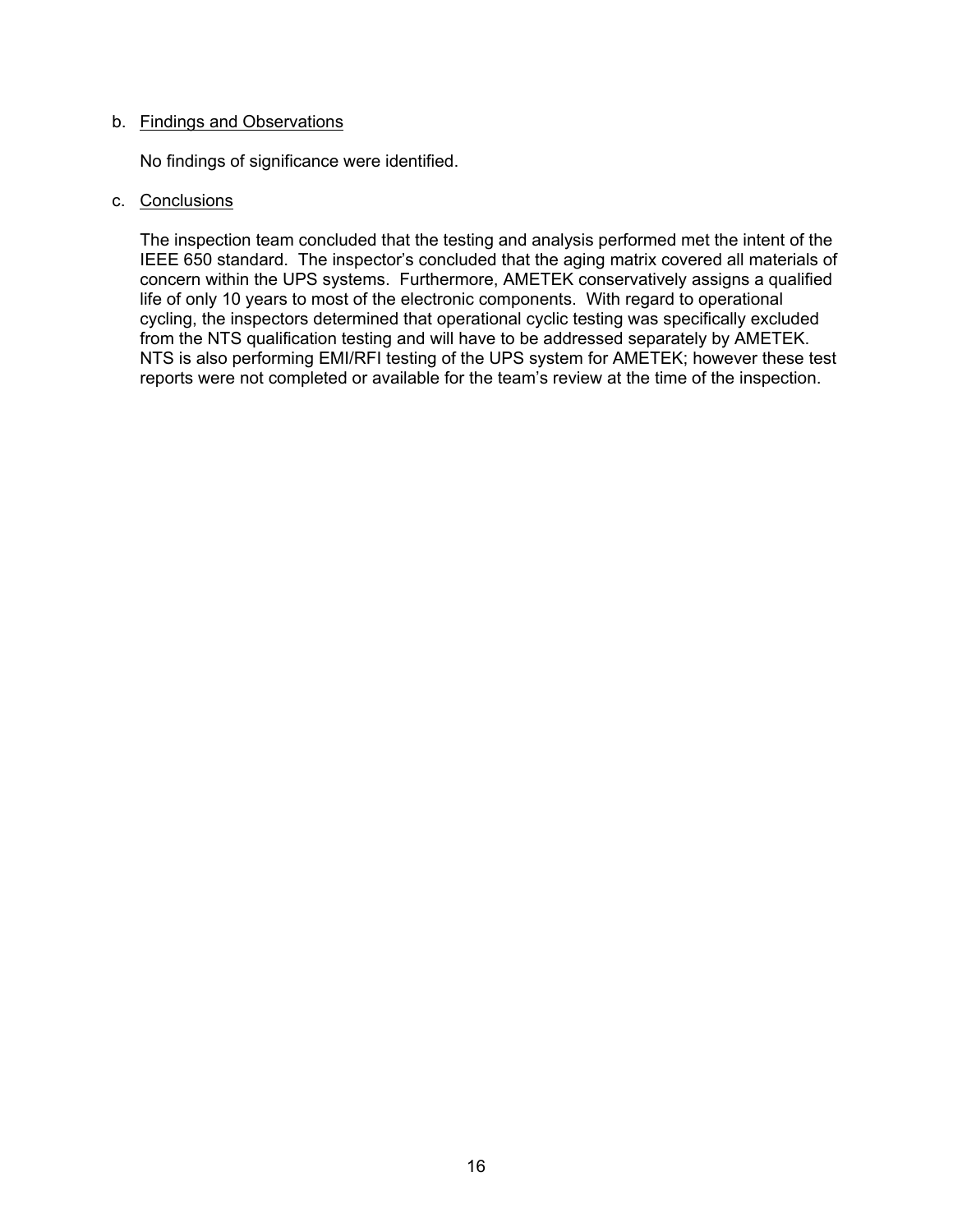# **ATTACHMENT**

| <b>Item Number</b>   | <b>Status</b>            | <b>Type</b> | <b>Description</b>                              |
|----------------------|--------------------------|-------------|-------------------------------------------------|
| 99901427/2013-201-01 | Remains<br>Opened        | <b>NOV</b>  | 10 CFR Part 21                                  |
| 99901427/2013-201-02 | <b>Remains</b><br>Opened | <b>NON</b>  | 10 CFR Part 50, App. B,<br><b>Criterion III</b> |
| 99901427/2013-201-03 | Closed                   | <b>NON</b>  | 10 CFR Part 50, App. B,<br><b>Criterion VII</b> |
| 99901427/2013-201-04 | Closed                   | <b>NON</b>  | 10 CFR Part 50, App. B,<br><b>Criterion XVI</b> |
| 99901427/2017-201-01 | Open                     | <b>NON</b>  | 10 CFR Part 50, App. B,<br><b>Criterion III</b> |
| 99901427/2017-201-02 | Open                     | <b>NON</b>  | 10 CFR Part 50, App. B,<br><b>Criterion XVI</b> |

# **1. LIST OF ITEMS OPENED, CLOSED, AND DISCUSSED**

# **2. EXIT MEETING**

On April 21, 2017, the NRC inspection team conducted an exit meeting with AMETEK management and staff and discussed the results of the inspection.

| <b>NAME</b>           | <b>ORGANIZATION</b> | <b>Attended Entrance</b><br><b>Meeting</b> | <b>Attended Exit</b><br><b>Meeting</b> |
|-----------------------|---------------------|--------------------------------------------|----------------------------------------|
| Jason Cotton          | <b>AMETEK</b>       | X                                          |                                        |
| <b>Ben Gordon</b>     | <b>AMETEK</b>       | X                                          | X                                      |
| Daniel Huey           | <b>AMETEK</b>       | X                                          | Χ                                      |
| <b>Ethan Salsbury</b> | <b>AMETEK</b>       | Χ                                          | х                                      |
| Cywthka Morriou       | <b>AMETEK</b>       | X                                          |                                        |
| Paul Robinson         | <b>AMETEK</b>       | X                                          |                                        |
| Rebekah Needham       | <b>AMETEK</b>       | X                                          | X                                      |
| <b>Bogdon Proca</b>   | <b>AMETEK</b>       | X                                          | X                                      |
| <b>Steve Wetta</b>    | <b>AMETEK</b>       | Χ                                          | X                                      |
| Douglas King          | <b>AMETEK</b>       | X                                          |                                        |
| Jon Paes              | <b>PSEG</b>         | X                                          | X                                      |
| George Ardolino       | <b>AMETEK</b>       |                                            | X                                      |
| Jeffrey Jacobson      | <b>NRC</b>          | X                                          | X                                      |
| <b>Greg Galletti</b>  | <b>NRC</b>          | X                                          | X                                      |
| Jermaine Heath        | <b>NRC</b>          | X                                          | X                                      |
| Kenneth Mott          | <b>NRC</b>          | Χ                                          | X                                      |
| Phil Natividad        | <b>NRC</b>          | X                                          | X                                      |
| Terry Jackson         | <b>NRC</b>          |                                            | Х                                      |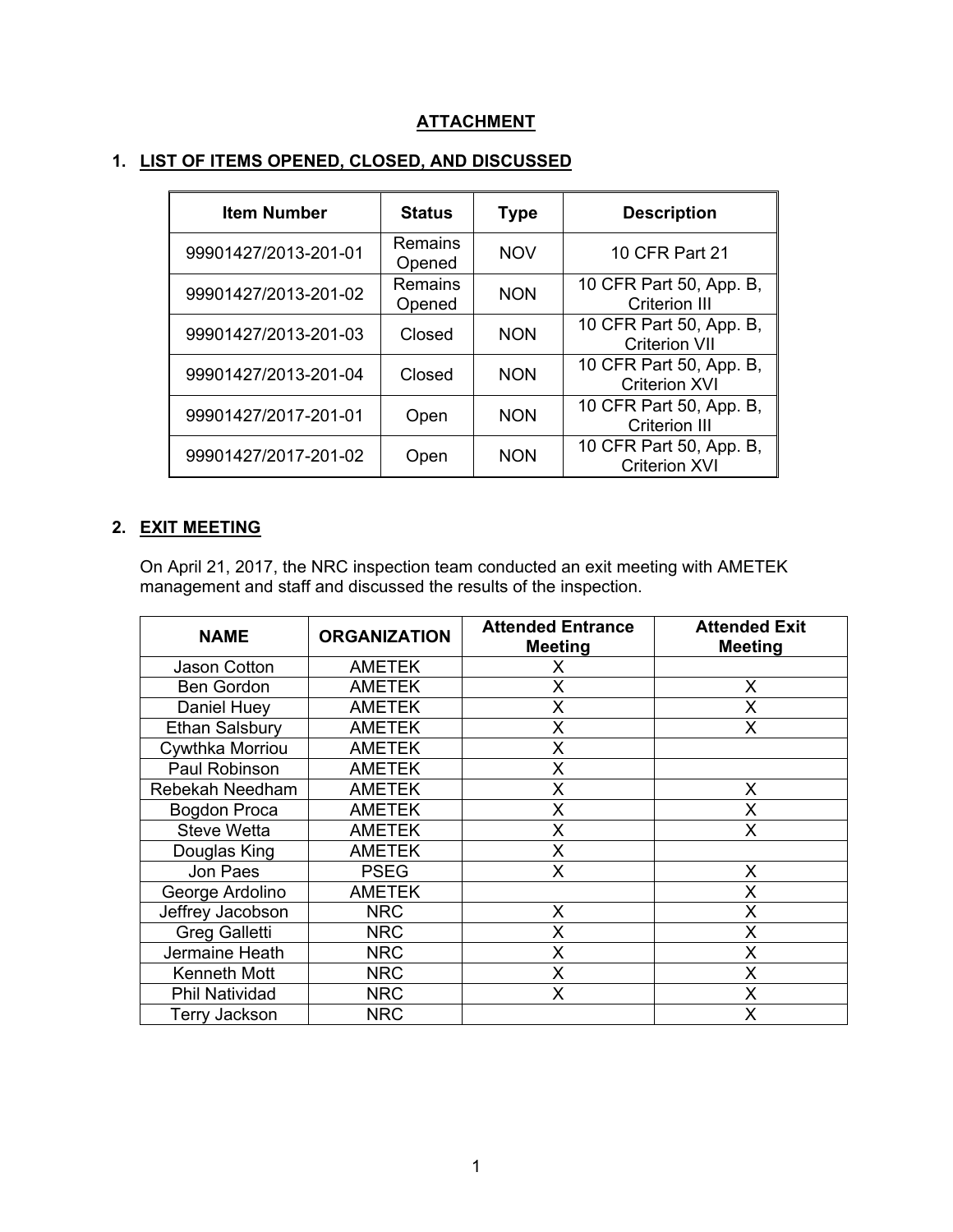# **3. DOCUMENTS REVIEWED**

# **Procedures**

- 01-191304, Calibration of M&TE, Revision E, dated 01/01/2016
- 01-090065, Supplier Approval, Revision R, dated 10/12/16
- 01-090069, "Nuclear Approved Vendor List," Revision D, dated 02/07/2017
- 01-090068,"Procurement Document Control," Revision H, dated 09/10/2016
- 01-090141, "Corrective Action," Revision M, dated 11/26/2014
- 01-090141, "Corrective Action," Revision O, dated 09/14/2016
- 01-090130, "Control of Nonconforming Product," Revision K, dated 06/28/2011
- 01-090145,"Failure Investigation/Part 21 Reporting," Revision M, dated 09/20/2016
- 96000095, 300 Amp and 500 Amp Battery Chargers, Revision A, dated 05/31/2016
- 96000104, 50 Amp Battery Charger electrical test procedure addendum, Revision B. dated 08/08/2016
- 01-191011, Digital Process Power UPS Test Procedure, Revision J, dated 10/13/2013
- 01-191012, Mag-Amp Regulator Testing Procedure, Revision C, dated 10/13/2013
- 01-191016, Isolimiter Test Procedure, Revision D, dated 10/13/2013
- 01-191017, Analog Inverter Test Procedure, Revision C, dated 10/13/2013
- 30-100006, Charger Test Procedure, Revision 14, dated 10/13/2013
- 30-100074, Microprocessor Inverter Test Procedure, Revision F, dated 10/13/2013
- 01-221006, "Digital Project Management Plan", Revision A, dated 01/22/2016
- 01-221002, "Discrepancy Reporting Program", Revision A, dated 02/01/2016
- 01-220005, "Digital System Program Terms and Definitions", Revision A, dated 09/28/2016
- 01-221009, "Digital Project Independent Verification & Validation Plan", Revision C, dated 08/09/2016
- 01-221001, "Configuration Management Program Procedure," Revision C, dated 09/28/2016
- 01-221011, "Configuration Management Plan," Revision B, dated 09/28/2016
- 01-221003, "Digital System Test Program Plan," Revision A, dated 08/09/2016
- 01-221009, "Digital Project Independent Verification and Validation Plan," Revision C. dated 09/09/2016
- 01-090102, "Commercial Grade Dedication," Revision G, dated 01/07/2016

# Design Specifications

- NDPP\_REQS\_2001, NDPP UPS Single Phase Instrumentation & Control System Architecture & Requirements Specification, Revision C, 11/16/2016
- NDPP\_SDD\_3005, NDPP UPS Single Phase Software Component Interface Design Specification, Revision A, 11/16/2016
- NDPP\_LGR\_2002, Inverter Embedded Logic Component Architecture & Requirements Specification, Revision A, 08/23/2016
- NDPP\_LDD\_3002, Inverter Embedded Logic Component Design Specification, Revision C, 03/03/2017
- NDPP\_SDD\_3002, NDPP UPS Single Phase Inverter Control Software Component Design Specification, Revision A, 08/22/2017
- NDPP\_REQS\_2004, NDPP UPS Single Phase Display I&C Subsystem Architecture and Requirements Specification, Revision A, 05/12/2016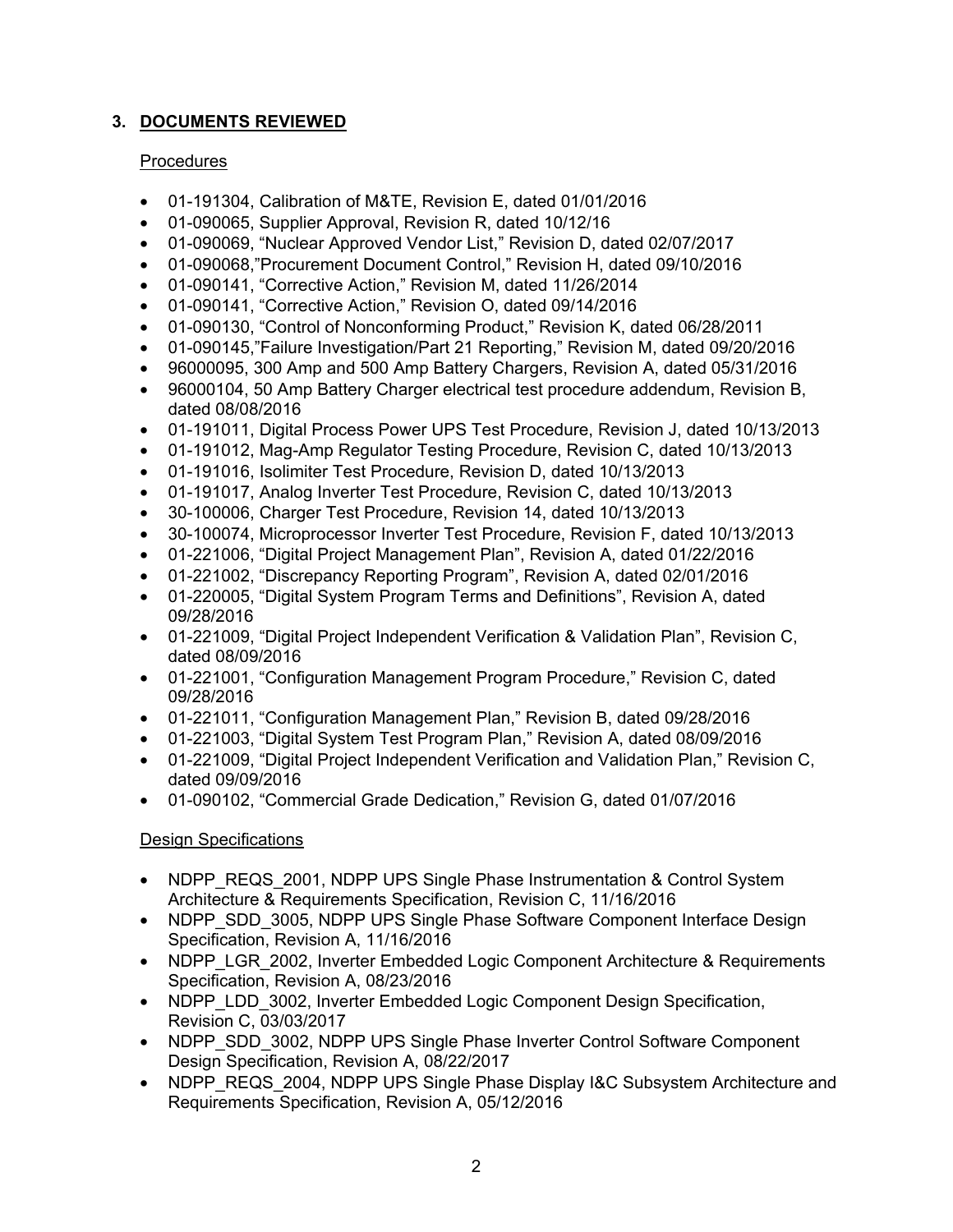- NDPP\_REQS\_2003, NDPP UPS Single Phase Inverter I&C Subsystem Architecture Requirements Specification, Revision B, 08/23/2016
- NDPP\_SDD\_3005, NDPP UPS Single Phase Software Component Interface Design Specification, Revision A, 11/16/2016
- 88-R15000-01, Nuclear Safety-Related Digital Process Power (NDPP) Single Phase UPS Product-Line System Specification, Revision 3, 07/08/2016
- NDPP\_SWR\_2002, NDPP UPS Single Phase Inverter Software Component Architecture & Requirement Specification, Revision B, 01/16/2017
- LDD 3002 VTS, "Independent Inverter Embedded Logic Component Build & Validation Test Specification," Revision A, 03/14/2017
- NEXTERA Engineering Procurement Specification S-S-1-E-0232, "Seismic Requirements," Revision 1, no date
- HDD 3001 VTS, "Independent Charger Hardware Component Build & Validation Test Specification," Revision A, dated 02/01/2017

# CARs and DRs

- SCI-CAR-0019, Response to 2013 NRC Findings, dated 11/13/2013
- SCI-CAR-0036, Action taken to resolve internal audit finding, dated 11/25/2015
- SCI-CAR-0048, Missing fuse in equipment sent to customer, dated 07/01/2015
- SCI-CAR-0059, CGI Technical Evaluation (NUPIC Finding), dated 07/20/2016
- SCI-CAR-0104, Analog oscillator PCB w/ incorrect capacitor, dated 03/20/2017
- SCI-CAR-0061, Internal Audit 015-003 #3 Calibration, dated 02/05/2016
- SCI-CAR-0073, Nuclear ASL Oversight requirements issue, dated 07/20/2016
- SCI-CAR-0075, SCI Workmanship and Quality Discrepancies, dated 07/22/2016
- SCI-CAR-0095, Internal audit process effectiveness, dated 10/07/2016
- SCI-CAR-0080, Static switch xfmr does not meet design spec / Part 21, dated 05/27/2016
- SCI-CAR-0061, Internal audit 015-003 finding #3- calibration, dated 02/05/2016
- SCI-CAR-0111, "Software Tool Objective Evidence," dated 04/20/2017
- 2DR\_001, initiated 03/23/16
- 2DR\_002, initiated 03/23/16
- 2DR\_011, initiated 06/02/16
- 2DR\_016, initiated 06/22/16
- 3DR\_021, initiated 10/20/16
- 3DR\_022, initiated 11/02/16
- 4DR\_041, initiated 03/02/17
- 4DR\_042, initiated 03/03/17
- 4DR 049, Discrepancy Report, "Mislabeling of Requirement Identification Tag," Revision A, 04/20/2016
- 4DR\_050, Discrepancy Report, "Reference Standard," Revision A, 04/20/2017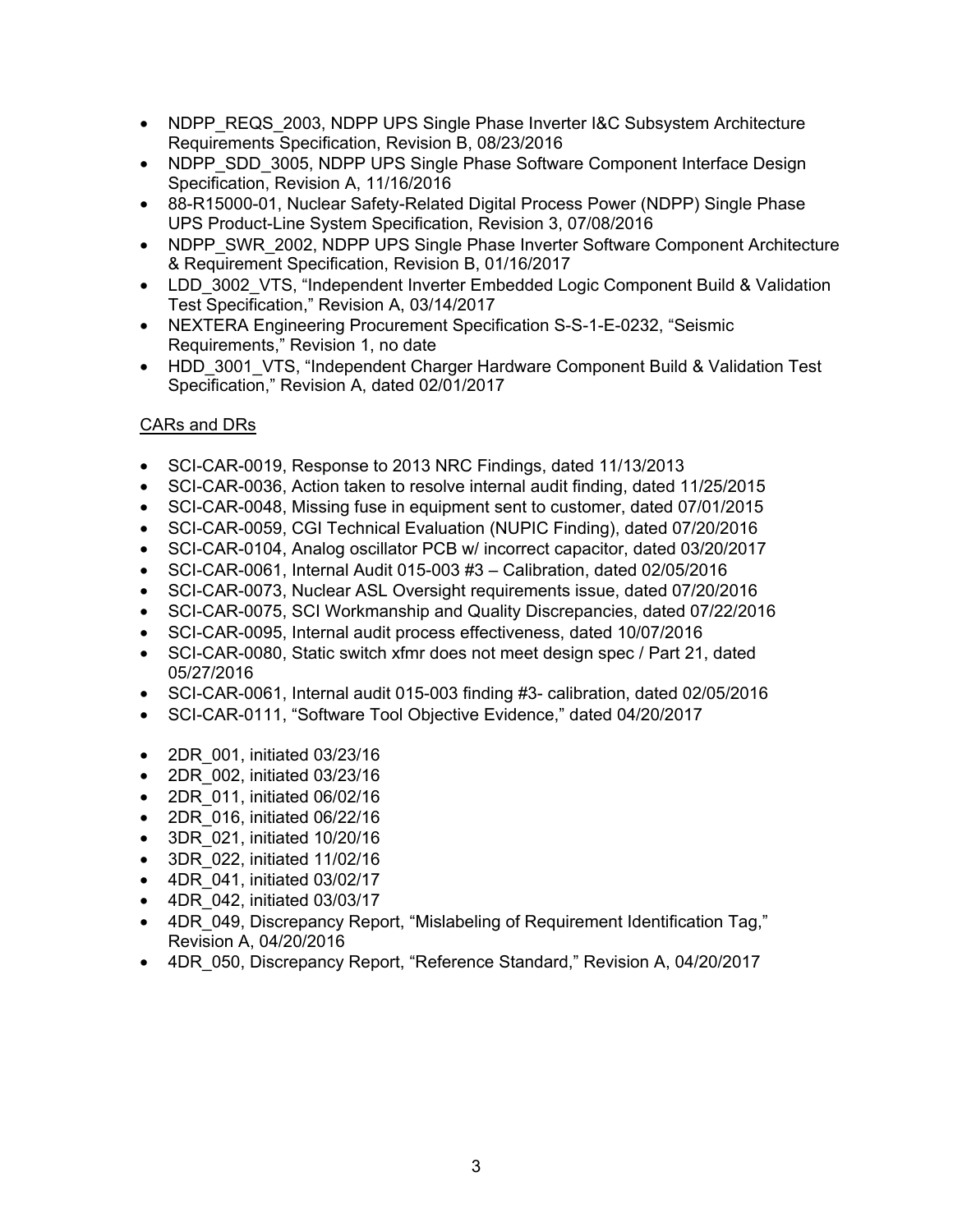## Nonconformances

- Trans. ID 810326607, Failed NEMA testing, dated 01/31/2017
- Trans. ID 759797710, Defective Component in SCI Test, dated 04/11/2016
- Trans. ID 74684929, DJ190303 failed during heatrun, dated 02/23/2016
- Trans. ID 73138056, Breaker trip, defective, dated 12/28/2015
- Trans. ID 72235950, Tag 858 possible fraudulent part, dated 11/23/2015
- Trans. ID 71413412, Failure analysis request from MFG, dated 10/23/2015

# Test Procedures Reports

- NTS Test Procedure PR050748-10TP, "Qualification Testing of a 20 KVA Uninterruptible Power Supply," dated 01/12/2017
- Serial no. 96000095-1112, Battery Charger/Rectifier Final Test Report, dated 08/29/2016

# Purchase Orders

- Nextera Purchase Order #02334057 to AMETEK, Revision 9, dated 02/08/2017
- AMTEK certification to Nextera for Purchase Order #02334067, dated 02/24/2017
- Luminant Purchase Order #397299 to AMETEK, Revision 0, dated 12/05/2016
- Scope Document (Exhibit 3) for Hope Creek Nuclear Generation Station 20/30 KVA UPS Replacement Contract
- MA00002333, Hope Creek UPS Contract, 04/18/2014

# Reports

- 2CCCR-160823, "CCRB Baseline Review Record", dated 08/23/16
- Phase 2c (logic/component requirements) phase summary report IV&V
- Phase 2c summary report Safety
- Phase 2c summary report Configuration Management
- NTS Aging Analysis Report No. PR052689AA16, "Aging Analysis Report of 20 KVA UPS and 30 KVA Isolimiter Manufactured and Supplied by AMETEK Solid State Controls, LLS for Hope Creek Nuclear Generation Station," dated 10/11/2016
- NTS Test Report No. PR050748-01TR, "Qualification Testing of a 20 KVA Uninterruptible Power Supply," dated 03/17/2017

# **Miscellaneous**

- 02-190145, Substantial safety hazard determination for Job # 96000075, dated 03/27/2017
- 02-190145, Substantial safety hazard determination for Job # 96000076, dated 02/07/2017
- 02-190145, Substantial safety hazard determination for schematic discrepancy affecting power supplies 85-RP26XXX, dated 09/22/2016
- Certificate of calibration, #15-75095 for digital multimeter, dated 10/14/2015
- Certificate of calibration, #16-78339 for digital multimeter, dated 10/06/2016
- Final acceptance test instrument check for Job #96000104, Serial No. 0312, dated 09/23/2016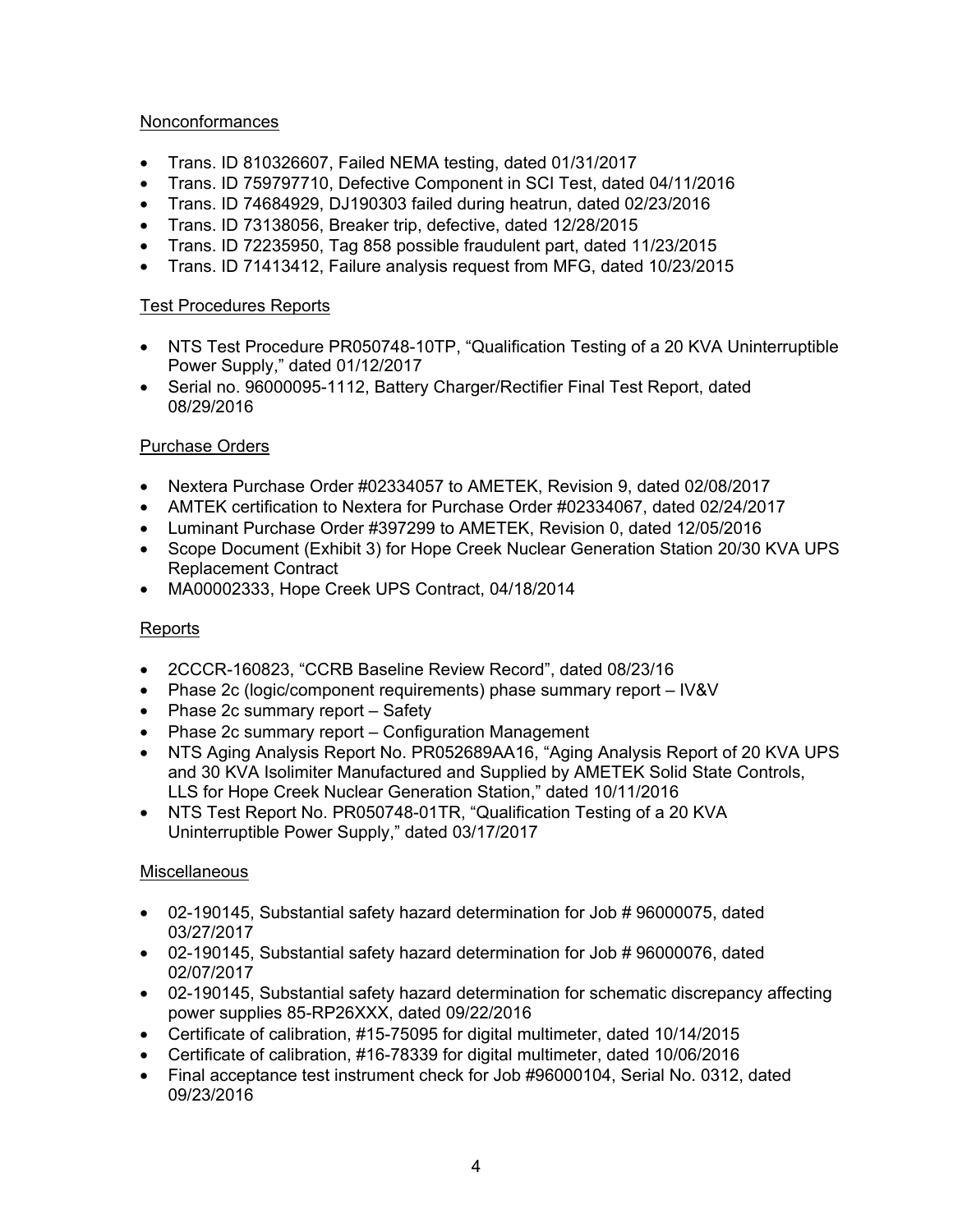- Final acceptance test instrument check for Job #96000104, Serial No. 0212, dated 09/23/2016
- Quote No. PR1296, Rev. C, dated 04/08/2016
- Job #96000104-0312, Battery charger / rectifier model #85-CC0500-77, dated 10/05/2016
- Job #96000104-0212, Battery charger / rectifier model #85-CC0500-77, dated 09/30/2016
- NQA-1 Lead Auditor Qualification Record for Ethan Salsbury, dated 08/01/2016 and 11/04/2016
- Bill of Material Component List for assembly item 85-VC0075-37, "7.5kva INV, 480//125/118V, 1PH, 60HZ, Model #85-VC0075-37, Custom 1E," Revision D.
- Bill of Material Component List for printed circuit board assembly 80-9215911-90, "ASSY DC REL, 105-140 VDC, 4PDT RELAY W/3AMP CONTACT RATING," Revision C
- Component Family Technical Justification for relays (no document number), Revision 1, dated 07/01/2016
- Component Family Technical Justification for capacitors (no document number), Revision 1, dated 08/19/2016
- Supplier audit of Qualtech NP, dated 10/15/2013 and 12/20/2016
- Supplier audit of C&D Technologies, Inc. dated 12/12/2012
- Trip Report, Supplier evaluation for C&D Technologies dated 01/11/2013
- LDD\_3002drB1\_RTM, Inverter Subsystem RTM, Revision b1, 03/16/2017
- P/N: 25-100005, "Altera Quartus II V8.1," for the Development/Testing Tool, Revision 1, 09/19/2016
- "Secure Development Environment Guidelines," Revision A
- 2CSDA-V, "Secure Development Environment Assessment," Revision A, 08/30/2016
- 2-BPRA-V, "Project Risk Assessment," dated 06/30/2016
- 2-BSHA-S, "Safety Hazard Analysis," dated 06/20/2016
- Draft Dr0, "Ametek SCI Digital System Program Training Introductory Training," dated 10/06/2015
- HDD 3001 VTSrA LOG, "Validation test log," Revision A, dated 02/01/2017
- 25-100005, "Altera Quartus II V8.1," Revision 1, dated 09/20/2016

## **4. PERSONNEL INTERVIEWED**

Ethan Salsbury, Quality Assurance Manager James Larosa, Technician Steve Wetta, Director Dan Huey, Product Manager Bogdan Proca, Director R&D